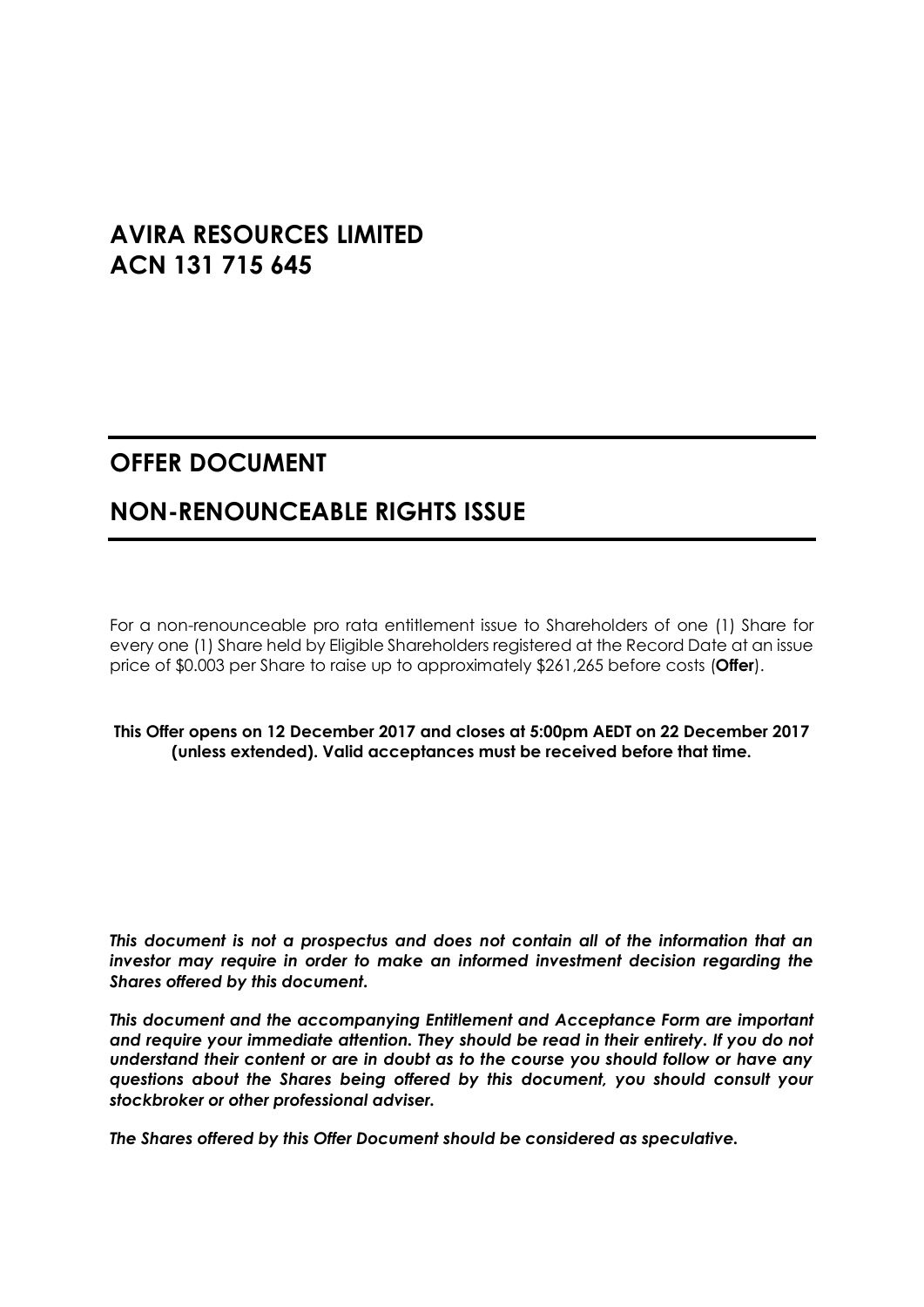# **TABLE OF CONTENTS**

| $\mathbf{1}$ . |                   |  |  |  |  |  |
|----------------|-------------------|--|--|--|--|--|
|                | 1.1<br>1.2<br>1.3 |  |  |  |  |  |
|                | 1.4               |  |  |  |  |  |
|                | 1.5               |  |  |  |  |  |
|                | 1.6               |  |  |  |  |  |
| 2.             |                   |  |  |  |  |  |
| 3.             |                   |  |  |  |  |  |
|                | 3.1               |  |  |  |  |  |
|                | 3.2               |  |  |  |  |  |
|                | 3.3               |  |  |  |  |  |
|                | 3.4               |  |  |  |  |  |
|                | 3.5               |  |  |  |  |  |
|                | 3.6               |  |  |  |  |  |
|                | 3.7               |  |  |  |  |  |
|                | 3.8               |  |  |  |  |  |
|                | 3.9               |  |  |  |  |  |
|                | 3.10              |  |  |  |  |  |
|                | 3.11              |  |  |  |  |  |
|                | 3.12              |  |  |  |  |  |
|                | 3.13              |  |  |  |  |  |
|                | 3.14              |  |  |  |  |  |
|                | 3.15              |  |  |  |  |  |
|                | 3.16              |  |  |  |  |  |
|                | 3.17              |  |  |  |  |  |
|                | 3.18              |  |  |  |  |  |
|                | 3.19              |  |  |  |  |  |
|                | 3.20              |  |  |  |  |  |
|                | 3.21              |  |  |  |  |  |
|                | 3.22              |  |  |  |  |  |
|                | 3.23              |  |  |  |  |  |
|                | 3.24              |  |  |  |  |  |
| 4.             |                   |  |  |  |  |  |
|                | 4.1               |  |  |  |  |  |
|                | 4.2               |  |  |  |  |  |
|                | 4.3               |  |  |  |  |  |
| 5.             |                   |  |  |  |  |  |
|                | 5.1               |  |  |  |  |  |
|                | 5.2               |  |  |  |  |  |
|                | 5.3               |  |  |  |  |  |
|                | 5.4               |  |  |  |  |  |
| 6.             |                   |  |  |  |  |  |
|                |                   |  |  |  |  |  |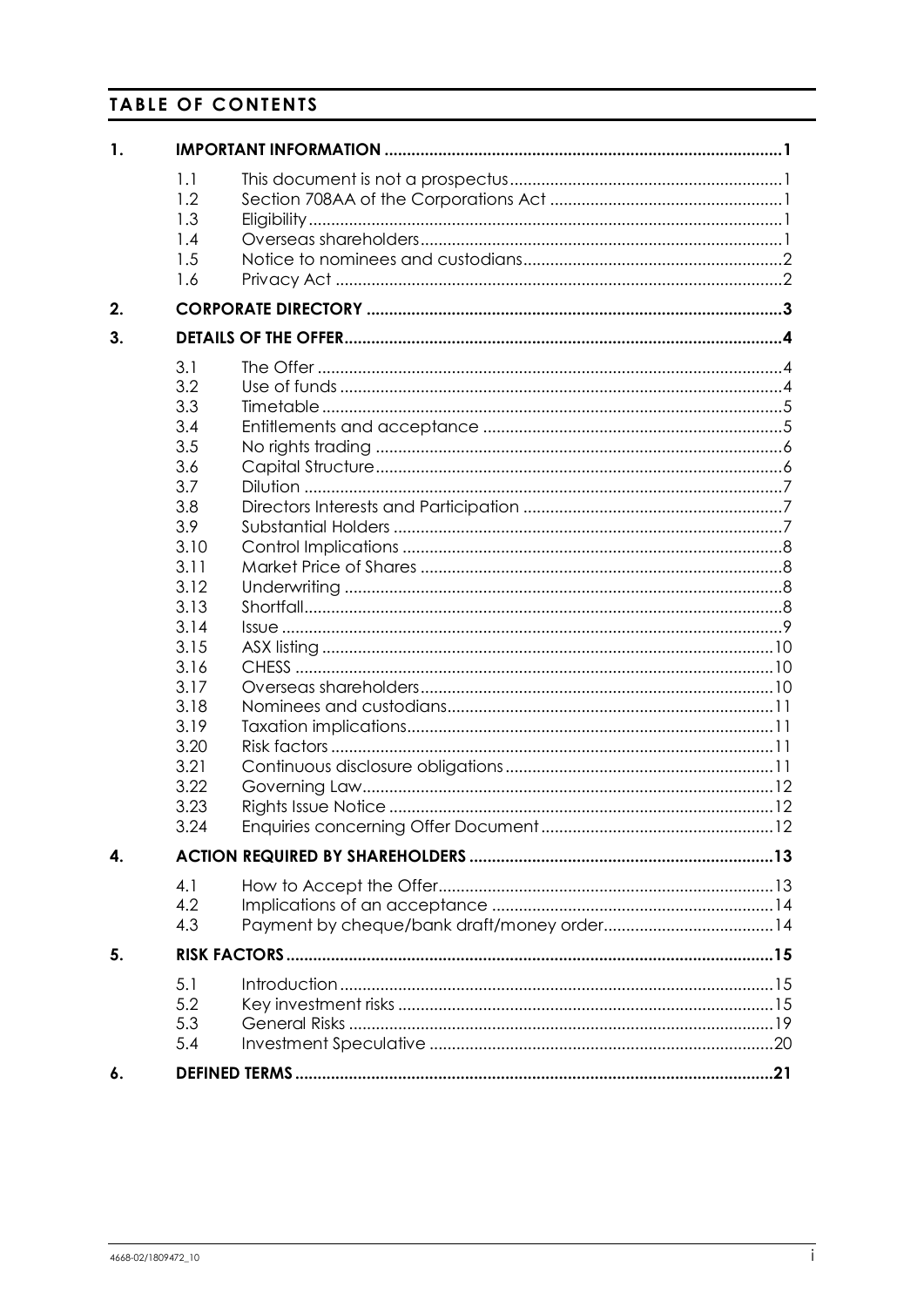# <span id="page-2-0"></span>**1. IMPORTANT INFORMATION**

No person is authorised to give any information or to make any representation in connection with the Offer which is not contained in this Offer Document. Any information or representation not so contained may not be relied on as having been authorised by the Company in connection with the Offer.

#### <span id="page-2-1"></span>**1.1 This document is not a prospectus**

This Offer Document is dated 5 December 2017, has been prepared by Avira Resources Limited and is for a rights issue of continuously quoted securities (as defined in the Corporations Act) of the Company. This Offer Document is not a prospectus under the Corporations Act and has not been lodged with the ASIC. It does not contain all of the information that an investor would find in a prospectus or which may be required in order to make an informed investment decision regarding, or about the rights attaching to, the Shares offered by this document.

This Offer Document including each of the documents attached to it and which form part of this Offer Document are important and should be read in their entirety prior to making an investment decision. In particular, Shareholders should refer to the risk factors set out in Section [5.](#page-16-0) If you do not fully understand this Offer Document or are in any doubt as to how to deal with it, you should consult your professional adviser.

# <span id="page-2-2"></span>**1.2 Section 708AA of the Corporations Act**

This Offer Document has been prepared in accordance with section 708AA of the Corporations Act and applicable ASIC Corporations (Non-Traditional Rights Issues) Instrument 2016/84. In general terms, section 708AA of the Corporations Act permits certain companies to undertake rights issues without being required to use or provide to shareholders a prospectus or other disclosure document. Accordingly the level of disclosure in this Offer Document is significantly less than the level of disclosure required in, and what you would expect in, a prospectus. Eligible Shareholders should rely on their own knowledge of the Company, refer to disclosures made by the Company to ASX and consult their professional advisers before deciding to accept the Offer.

#### <span id="page-2-3"></span>**1.3 Eligibility**

Applications for Shares by Eligible Shareholders can only be made on an original Entitlement and Acceptance Form, as sent with this Offer Document. The Entitlement and Acceptance Form sets out an Eligible Shareholder's Entitlement to participate in the Offer.

#### <span id="page-2-4"></span>**1.4 Overseas shareholders**

This Offer does not, and is not intended to, constitute an offer in any place or jurisdiction in which, or to any person to whom, it would not be lawful to make such an offer or to issue this Offer Document.

It is not practicable for the Company to comply with the securities laws of overseas jurisdictions having regard to the number of overseas Shareholders, the number and value of Shares these Shareholders would be offered and the cost of complying with regulatory requirements in each relevant jurisdiction. Accordingly, the Offer is not being extended and Shares will not be issued to Shareholders with a registered address which is outside Australia or New Zealand or Hong Kong.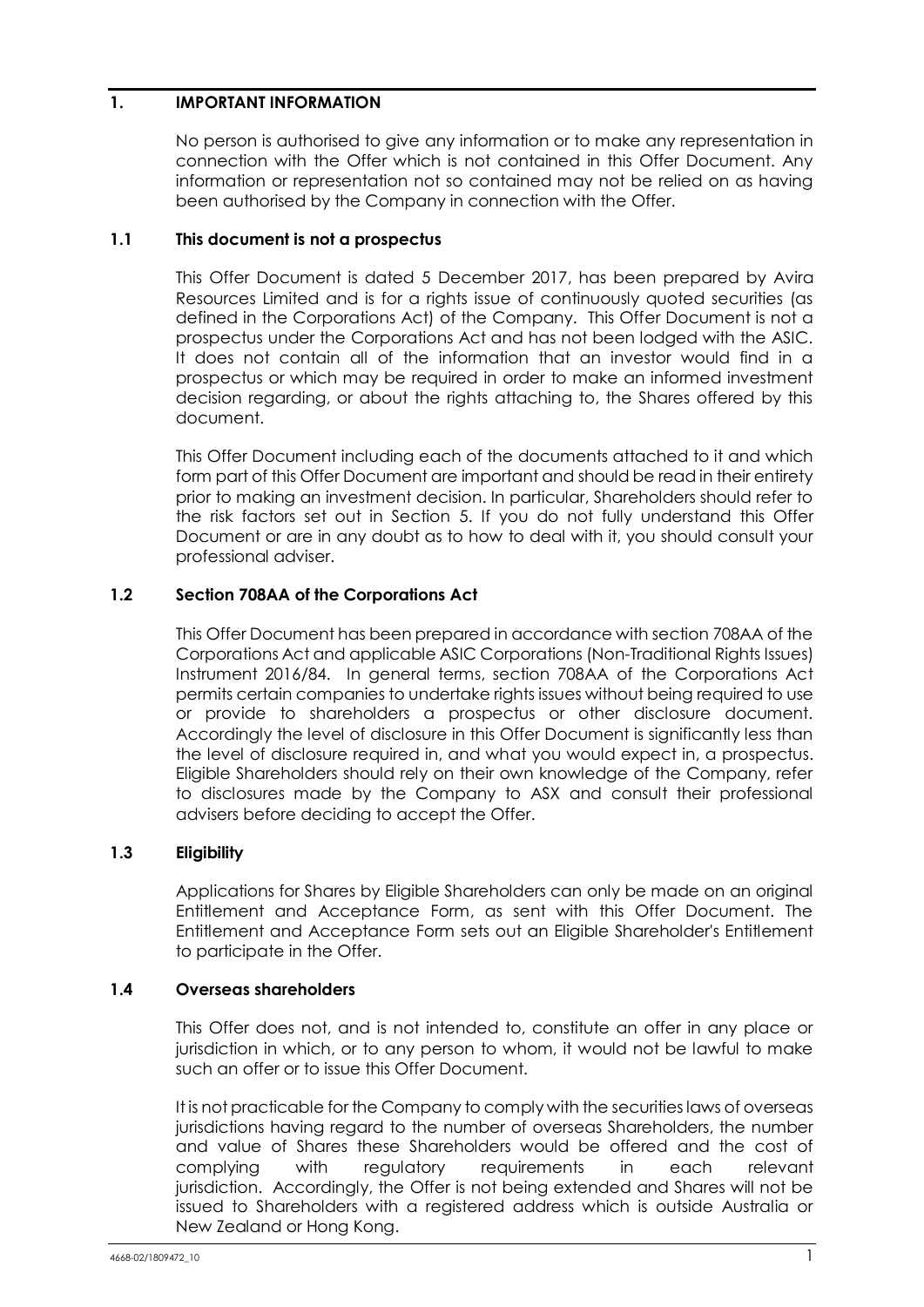#### *New Zealand*

The Offer is not being made to the public in New Zealand other than to existing Shareholders with registered addresses in New Zealand to whom the Offer is being made in reliance on the Financial Markets Conduct Act 2013 and the Financial Markets Conduct (Incidental Offers) Exemption Notice 2016.

This document has been prepared in compliance with Australian law and has not been registered, filed with or approved by any New Zealand regulatory authority. This document is not a product disclosure statement under New Zealand law and is not required to, and may not, contain all the information that a product disclosure statement under New Zealand law is required to contain.

# *Hong Kong*

The Offer is being made to less than 50 Shareholders who are resident in Hong Kong and is exempt from the prospectus registration requirement under the Companies (Winding Up and Miscellaneous Provisions) Ordinance, and restrictions under the Securities and Futures Ordinance.

**WARNING**: The contents of this document have not been reviewed by any Hong Kong regulatory authority. You are advised to exercise caution in relation to the Offer. If you are in doubt about any contents of this document, you should obtain independent professional advice.

#### <span id="page-3-0"></span>**1.5 Notice to nominees and custodians**

Shareholders resident in Australia or New Zealand or Hong Kong holding Shares on behalf of persons who are resident in other jurisdictions are responsible for ensuring that applying for Shares under the Offer does not breach regulations in the relevant overseas jurisdiction. Return of a duly completed Entitlement and Acceptance Form will be taken by the Company to constitute a representation that there has been no breach of those regulations.

#### <span id="page-3-1"></span>**1.6 Privacy Act**

If you complete an Entitlement and Acceptance Form, you will be providing personal information to the Company (directly or by the Company's share registry). The Company collects, holds and uses that information to assess your application, service your needs as a Shareholder, facilitate distribution payments and corporate communications to you as a Shareholder and carry out administration.

The information may also be used from time to time and disclosed to persons inspecting the register, bidders for your securities in the context of takeovers, regulatory bodies, including the Australian Taxation Office, authorised securities brokers, print service providers, mail houses and the Company's share registry.

You can access, correct and update the personal information that we hold about you. Please contact the Company or its share registry if you wish to do so at the relevant contact numbers set out in this Offer Document.

Collection, maintenance and disclosure of certain personal information is governed by legislation including the Privacy Act 1988 (Cth) (as amended), the Corporations Act and certain rules such as the ASX Settlement Operating Rules. You should note that if you do not provide the information required on the Entitlement and Acceptance Form, the Company may not be able to accept or process your application.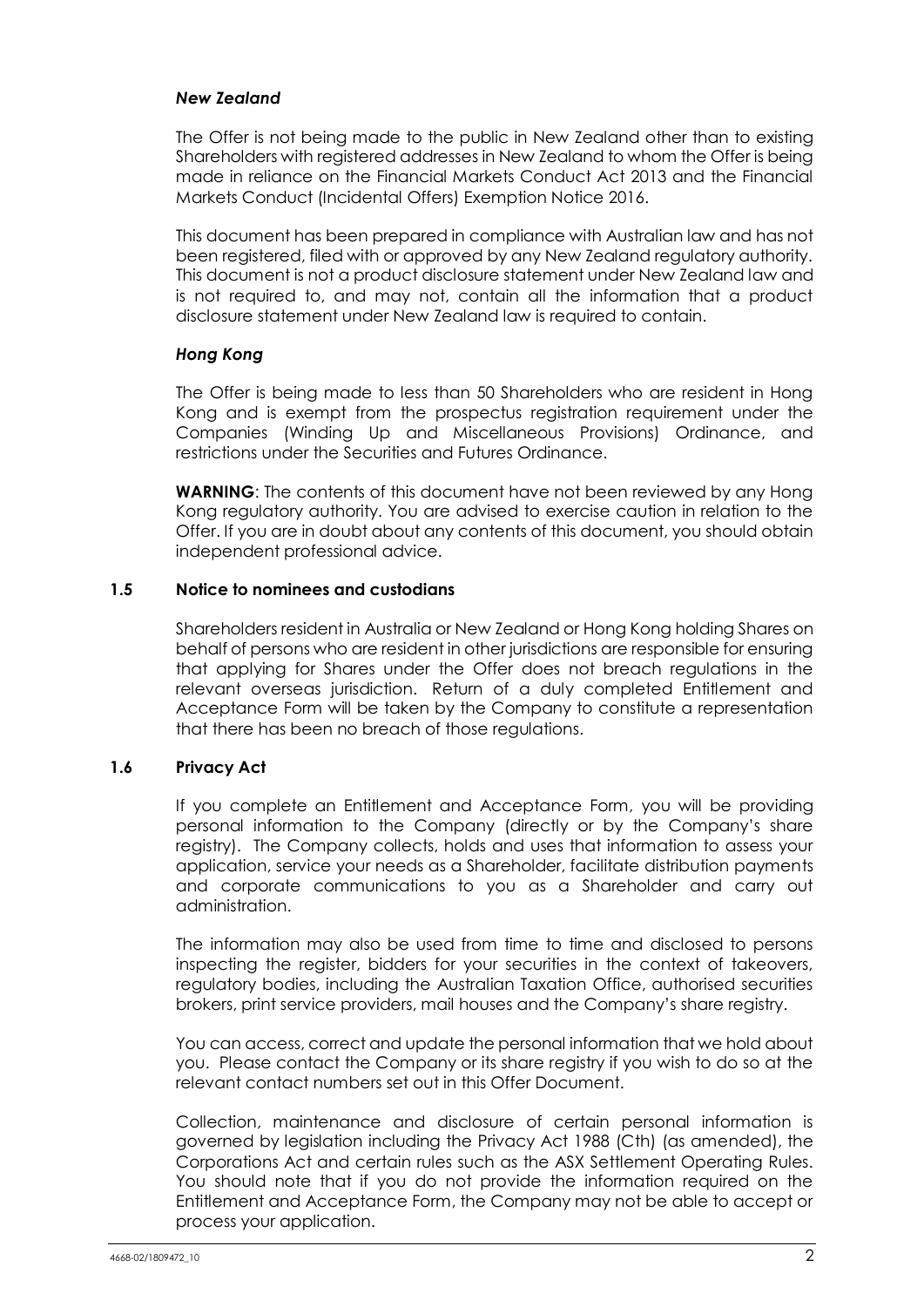# <span id="page-4-0"></span>**2. CORPORATE DIRECTORY**

Mr Jonathan Paul Back, Executive Chairman

Mr Gary Kuo, Executive Director and Managing Director

Mr David Deloub, Non-Executive **Director** 

#### **Directors Share Registry\***

Computershare Investor Services GPO Box 52 MELBOURNE VIC 3001

Telephone: 1300 552 270 (within Australia) Telephone: + 61 3 9415 4000 (outside Australia)

#### **Company Secretary Legal Advisers**

Suite 4, Level 2 189-197 Kent Street SYDNEY NSW 2000

Mr Sonu Cheema<br>
Steinepreis Paganin Level 4, The Read Buildings 16 Milligan Street Perth, WA 6000

#### **Registered Office Auditor\***

Mazars Risk and Assurance Pty **Limited** Level 12, 90 Arthur Street NORTH SYDNEY NSW 2060

#### **ASX Code**

**Corporate Advisor and Lead Manager**

AVW Cicero Advisory Services Pty Ltd Suite 9, 330 Churchill Avenue SUBIACO WA 6008

\*These parties have been included for information purposes only. They have not been involved in the preparation of this Offer Document.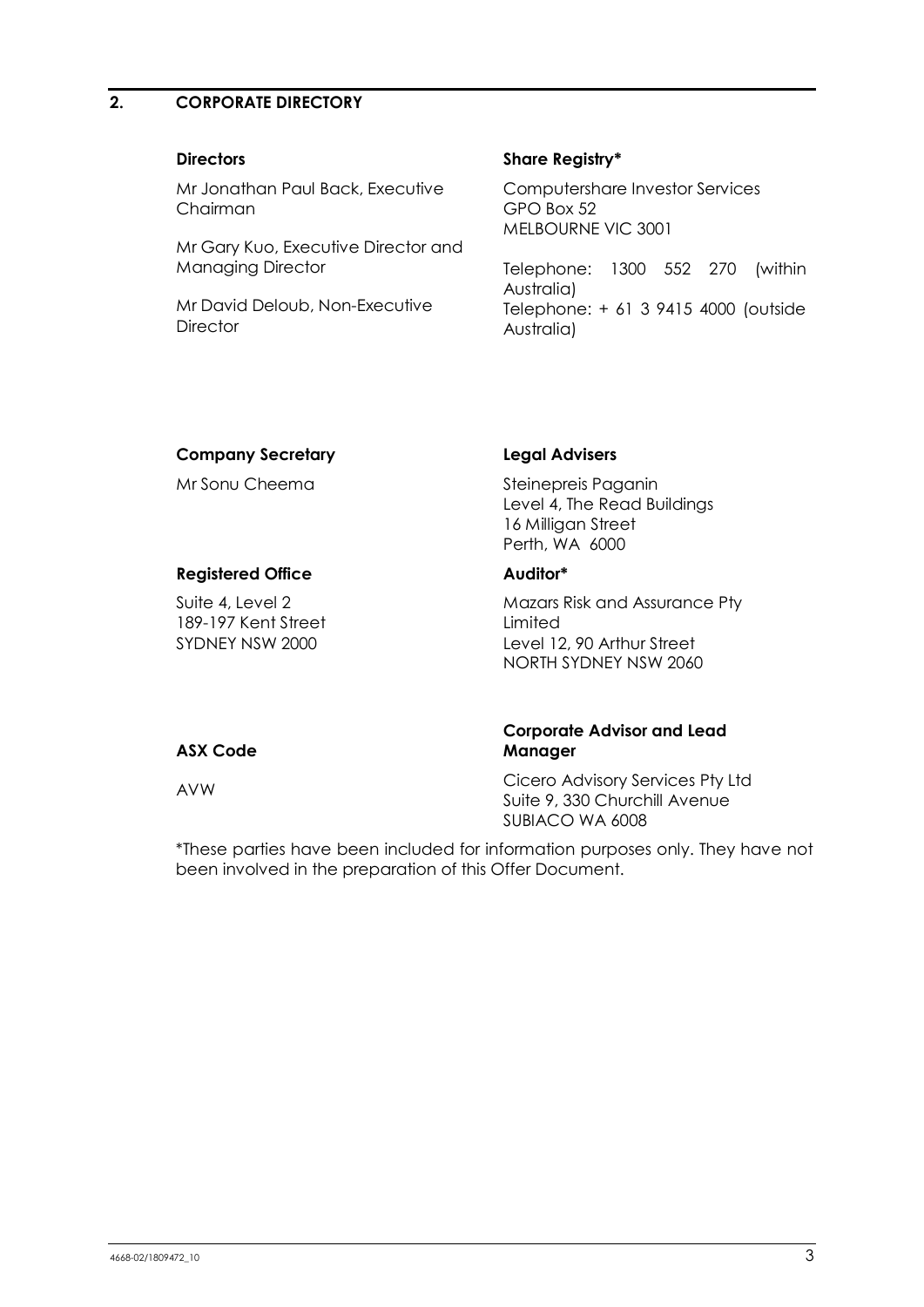#### <span id="page-5-0"></span>**3. DETAILS OF THE OFFER**

#### <span id="page-5-1"></span>**3.1 The Offer**

The Company is making a non-renounceable pro rata entitlement offer to Shareholders of Shares at an issue price of \$0.003 each on the basis of one (1) Share for every one (1) Share held by Eligible Shareholders on the Record Date to raise up to \$261,265 before costs (the **Offer**)**.**

As at the date of this Offer Document, the Company has on issue 87,088,295 Shares. On this basis, the Company expects that up to approximately 87,088,295 Shares will be issued under the Offer.

The Shares offered under this Offer Document will rank equally in respect of dividends and have the same rights in all other respects (e.g. voting, bonus issues) as existing Shares.

Full details of the rights and liabilities attaching to Shares are set out in the Company's Constitution, a copy of which is available for inspection at the Company's registered office during normal business hours.

The Directors may at any time decide to withdraw this Offer Document and the offer of Shares made under this Offer Document in which case the Company will return all Application monies (without interest) within 28 days of giving such notice of withdrawal.

#### <span id="page-5-2"></span>**3.2 Use of funds**

In the event all Shares under the Offer are issued the Company will raise approximately \$261,265. In addition, the Company will, subject to Shareholder approval, complete the Placement at the same time as the issue of Shares under the Offer to raise an additional \$512,470 for a total amount of \$773,735.

The Company intends to apply the funds raised from the Offer and the Placement towards:

| <b>Items of Expenditure</b>       | Amount (\$) | Percentage (%) |  |
|-----------------------------------|-------------|----------------|--|
| Debt Repayment <sup>1</sup>       | \$400,000   | 51.7%          |  |
| Review of existing mineral assets | \$50,000    | 6.5%           |  |
| Working capital <sup>2</sup>      | \$227,311   | 29.4%          |  |
| Expenses of the Offer             | \$96,424    | 12.4%          |  |
| <b>TOTAL</b>                      | \$773,735   | 100%           |  |

#### **Note:**

- 1. Shareholder approval is being sought for the conversion of up to \$100,000 in debt owed by the Company at the same price as Shares offered under the Offer and the Placement (\$0.003 per Share) which would result in an additional 33,333,333 Shares being issued. In the event this portion of debt is converted the funds allocated to its repayment will instead be allocated to working capital.
- 2. Funds allocated to working capital will be used for administration expenses of the Company over the short term including administration fees, Director's remuneration and other administration and obligatory overheads.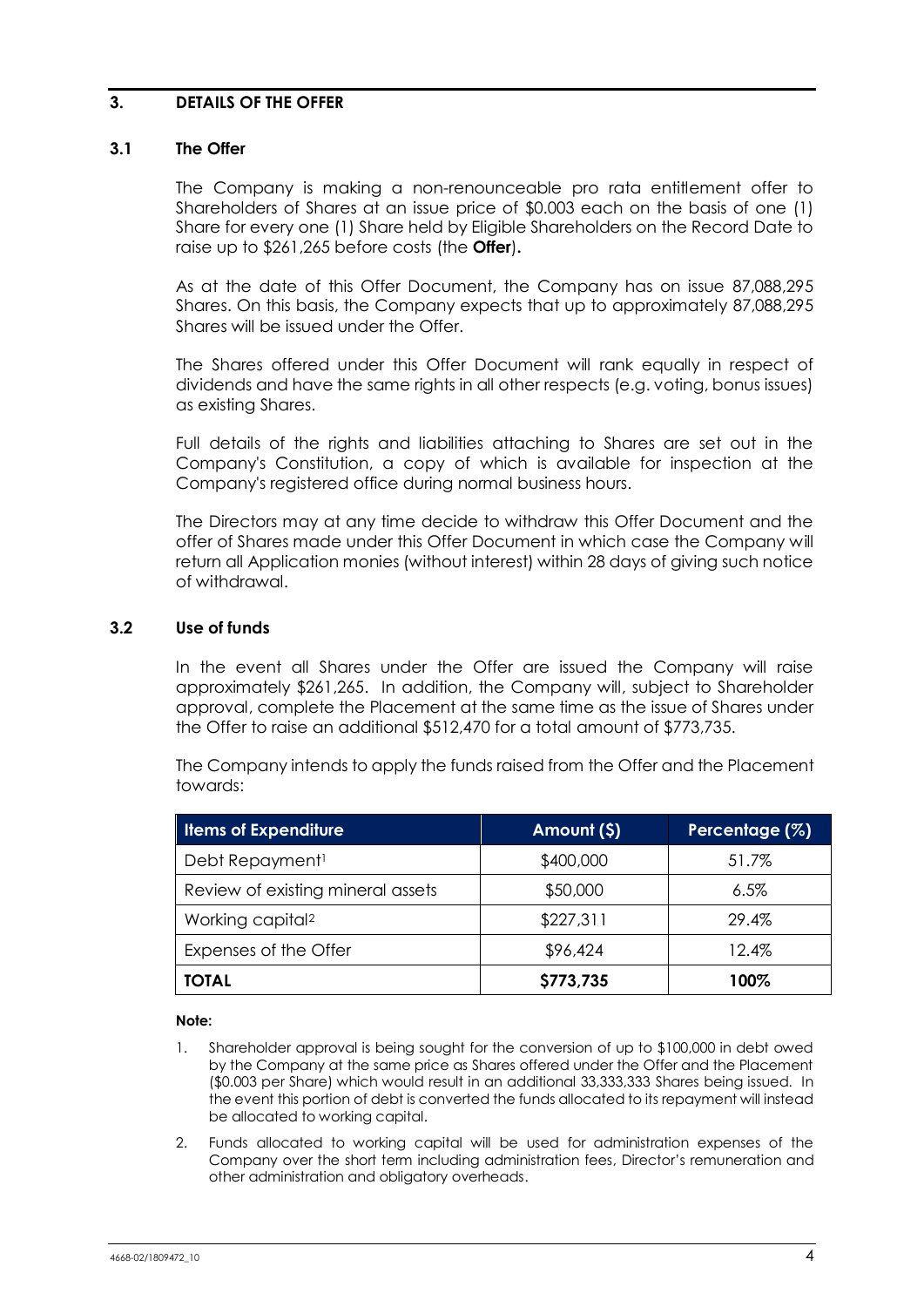In the event the Company raises less than the full subscription, funds allocated after expenses of the Offer will be reduced from working capital, then review of existing mineral assets and then debt repayment.

The above table is a statement of the Board's current intentions as at the date of this Offer Document. However, Shareholders should note that, as with any budget, the allocation of funds set out in the above table may change depending on a number of factors, including the outcome of operational and development activities, regulatory developments, market and general economic conditions and environmental factors. In light of this, the Board reserves the right to alter the way the funds are applied.

#### <span id="page-6-0"></span>**3.3 Timetable**

| Company Announces Rights Issue                                                                                          | Prior to the commencement of<br>trading on 5 December 2017 |
|-------------------------------------------------------------------------------------------------------------------------|------------------------------------------------------------|
| Lodgement of Offer Document, Appendix 3B<br>and s708AA Cleansing Notice with ASX                                        | Prior to the commencement of<br>trading on 5 December 2017 |
| Notice sent to Option holders                                                                                           | 5 December 2017                                            |
| Notice sent to Shareholders                                                                                             | 6 December 2017                                            |
| Ex date                                                                                                                 | 7 December 2017                                            |
| Record Date for determining Entitlements                                                                                | 8 December 2017                                            |
| Offer Document sent out to Eligible<br>Shareholders & Company announces this<br>has been completed & Offer Opening Date | 12 December 2017                                           |
| Last day to extend the Closing Date                                                                                     | 19 December 2017                                           |
| <b>Closing Date</b>                                                                                                     | 22 December 2017                                           |
| Shares quoted on a deferred settlement<br>basis                                                                         | 27 December 2017                                           |
| ASX notified of under subscriptions                                                                                     | 29 December 2017                                           |
| Issue date/Shares entered into Shareholders'<br>security holdings                                                       | 3 January 2018                                             |
| Quotation of Shares issued under the Offer                                                                              | 4 January 2018                                             |

Subject to the Listing Rules and the Corporations Act, the Directors reserve the right to extend the Closing Date for the Offer at their discretion. Should this occur, the extension will have a consequential effect on the anticipated date of issue for the Shares offered under this Offer Document.

#### <span id="page-6-1"></span>**3.4 Entitlements and acceptance**

Details of how to apply under the Offer are set out in Section [4.](#page-14-0)

The Entitlement of Eligible Shareholders to participate in the Offer will be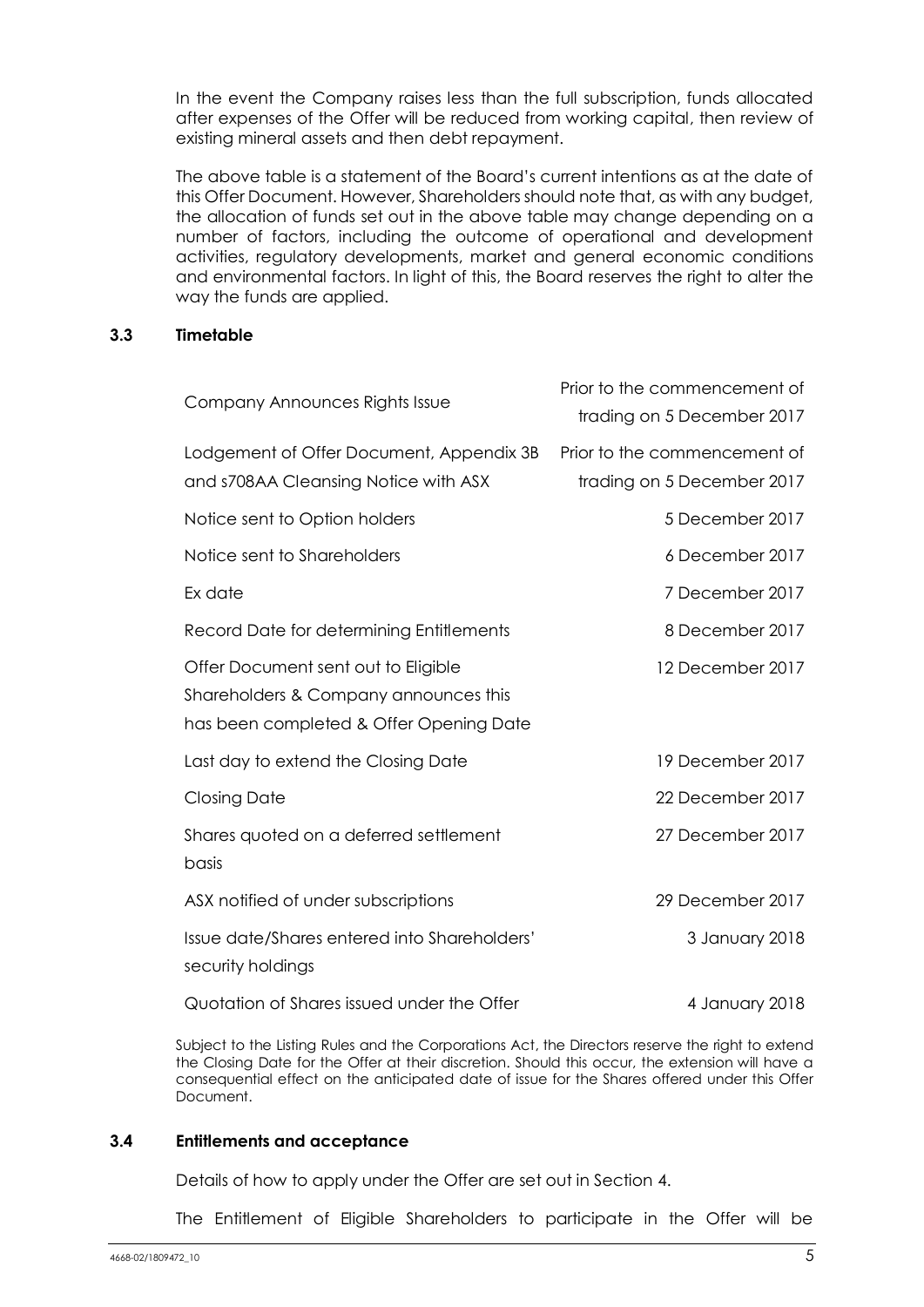determined on the Record Date. Your Entitlement is shown on the Entitlement and Acceptance form accompanying this Offer Document. You may accept for a lesser number of Shares should you wish to take up only part of your Entitlement.

You can also apply for additional Shortfall Shares under the Offer in addition to your Entitlement by completing a separate Shortfall Offer Application Form. The Directors reserve the right to issue Shortfall Shares at their absolute discretion. If you are issued a lesser number of Shortfall Shares than you apply for any surplus Application monies will be returned to you.

# <span id="page-7-0"></span>**3.5 No rights trading**

The rights to Shares under the Offer are non-renounceable. Accordingly, there will be no trading of rights on the ASX and you may not dispose of your rights to subscribe for Shares under the Offer to any other party. If you do not take up your Entitlement to Shares under the Offer by the Closing Date, the Offer to you will lapse.

#### <span id="page-7-1"></span>**3.6 Capital Structure**

The effect of the Offer and the Placement on the capital structure of the Company, assuming all Entitlements are accepted and the Placement is fully subscribed, is set out below.

| <b>Shares</b>                                                                         | <b>Number</b> |
|---------------------------------------------------------------------------------------|---------------|
| Shares currently on issue                                                             | 87,088,295    |
| Shares offered pursuant to the Offer                                                  | 87,088,295    |
| Shares offered pursuant to the Placement <sup>1</sup>                                 | 170,823,410   |
| Total Shares on issue after completion of the Offer and the<br>Placement <sup>2</sup> | 345,000,000   |

| <b>Options</b>                                                                     | <b>Number</b> |
|------------------------------------------------------------------------------------|---------------|
| Options currently on issue                                                         | 7,272,728     |
| Options offered pursuant to the Offer                                              | nil           |
| Options offered pursuant to the Placement                                          | NIL           |
| Total Options on issue after completion of the Offer and<br>Placement <sup>3</sup> | 7,272,728     |

#### **Notes:**

- 1. Shareholder approval for the Placement is being sought at a general meeting of Shareholders scheduled for 22 December 2017. The Company intends to issue the Shares the subject of the Placement at the same time as Shares offered under this Offer Document.
- 2. Shareholder approval is also being sought for the conversion of up to \$100,000 in debt owed by the Company at the same price as Shares offered under the Offer and the Placement (\$0.003 per Share) which would result in an additional 33,333,333 Shares being issued.
- 3. Subject to Shareholder approval at the Shareholder meeting scheduled for 22 December 2017, the Company will issue 50,000,000 Options exercisable at \$0.01 each on or before 31 December 2019 at an issue price of \$0.0001 to Cicero (or its nominees).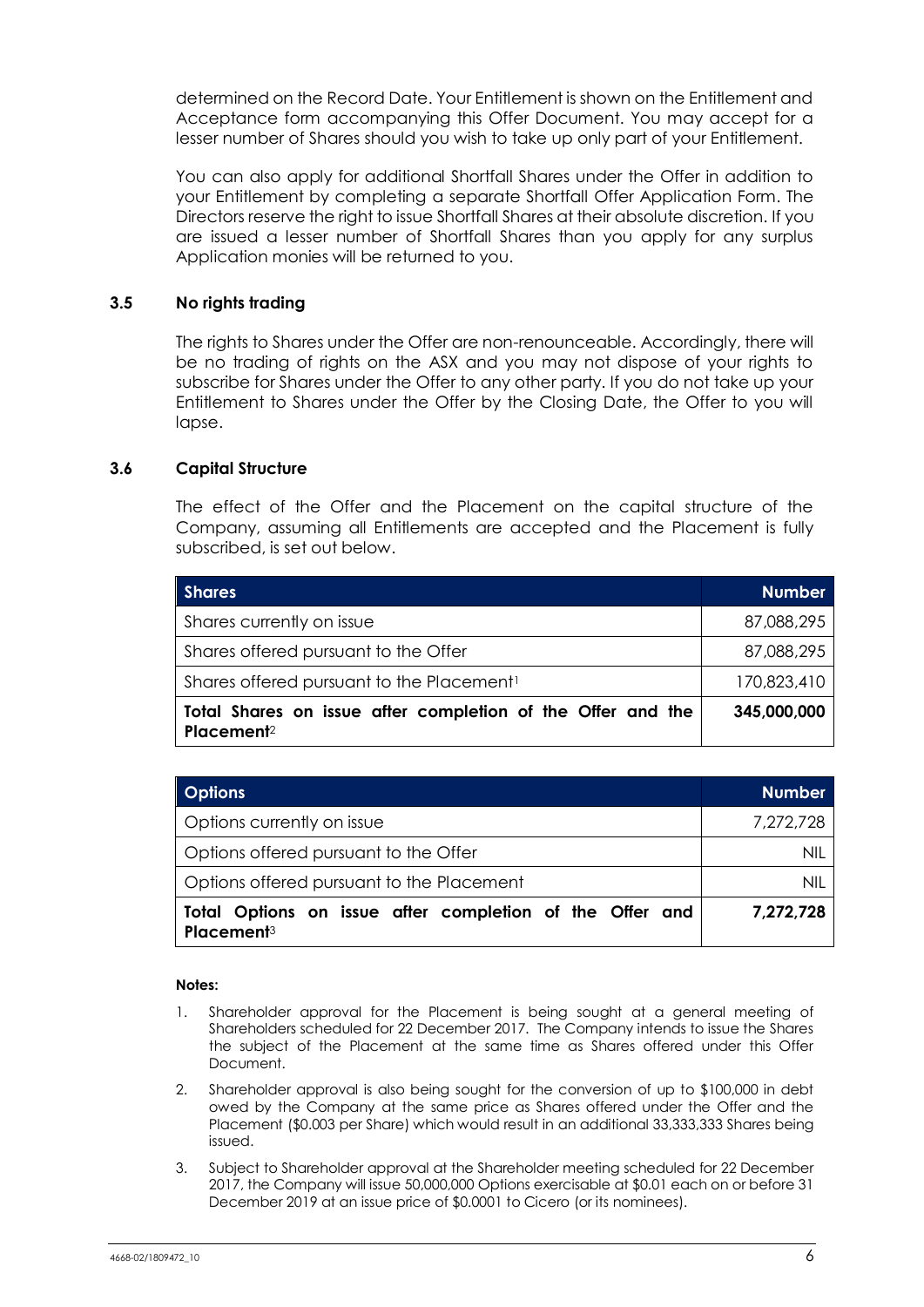The capital structure on a fully diluted basis as at the date of this Offer Document is 94,361,023 Shares and on completion of the Offer (assuming all Entitlements are accepted) would be 181,449,318 Shares on a fully diluted basis and on completion of the Placement (assuming fully subscribed) would be 352,272,728 Shares on a fully diluted basis.

#### <span id="page-8-0"></span>**3.7 Dilution**

Shareholders should note that if they do not participate in the Offer, their holdings are likely to be diluted by approximately 50% in relation to the Offer and approximately 75% in relation to the Offer and the Placement (as compared to their holdings and number of Shares on issue as at the date of this Offer Document).

#### <span id="page-8-1"></span>**3.8 Directors Interests and Participation**

Each Director's relevant interest in the securities of the Company at the date of this Offer Document and their Entitlement is set out in the table below.

| <b>Director</b>  | <b>Shares</b> | <b>Voting</b><br>Power $(\%)$ <sup>1</sup> | <b>Entitlement</b><br>(Shares) | <b>Entitlement</b><br>(5) |
|------------------|---------------|--------------------------------------------|--------------------------------|---------------------------|
| Mr Jonathan Back | 6,532,973     | 7.5%                                       | 6,532,973                      | \$19,599                  |
| Mr Gary Kuo      | 1,791,800     | 2.06%                                      | 1,791,800                      | \$5,375                   |
| Mr David Deloub  | Nil           | Nil                                        | Nil                            | Nil                       |

#### **Notes**:

1. The voting power in the table is prior to settlement of the Offer.

Each of the Directors has agreed to take up their Entitlement in full. Directors are not entitled to subscribe for additional Shares under the Shortfall Offer.

#### <span id="page-8-2"></span>**3.9 Substantial Holders**

The Company's substantial holders prior to the Offer and their Entitlement are set out in the table below.

| <b>Substantial</b><br><b>Holder</b>                   | <b>Shares</b> | <b>Voting Power</b><br>(%) <sup>1</sup> | <b>Entitlement</b><br>(Shares) | <b>Entitlement</b><br>(5) |
|-------------------------------------------------------|---------------|-----------------------------------------|--------------------------------|---------------------------|
| Armstrong<br>Industries HK<br>Limited                 | 28,634,155    | 32.88%                                  | 28,634,155                     | \$85,902                  |
| Joseph Energy<br>(Hong Kong)<br>Limited               | 19,190,909    | 22.04%                                  | 19,190,909                     | \$57,573                  |
| Hong Kong<br>Jingaofengda<br>Business Co.,<br>Limited | 11,760,000    | 13.50%                                  | 11,760,000                     | \$35,280                  |
| Jonathan Paul<br>Back                                 | 6,532,973     | 7.50%                                   | 6,532,973                      | \$19,599                  |

#### **Notes**:

1. The voting power in the table is prior to settlement of the Offer.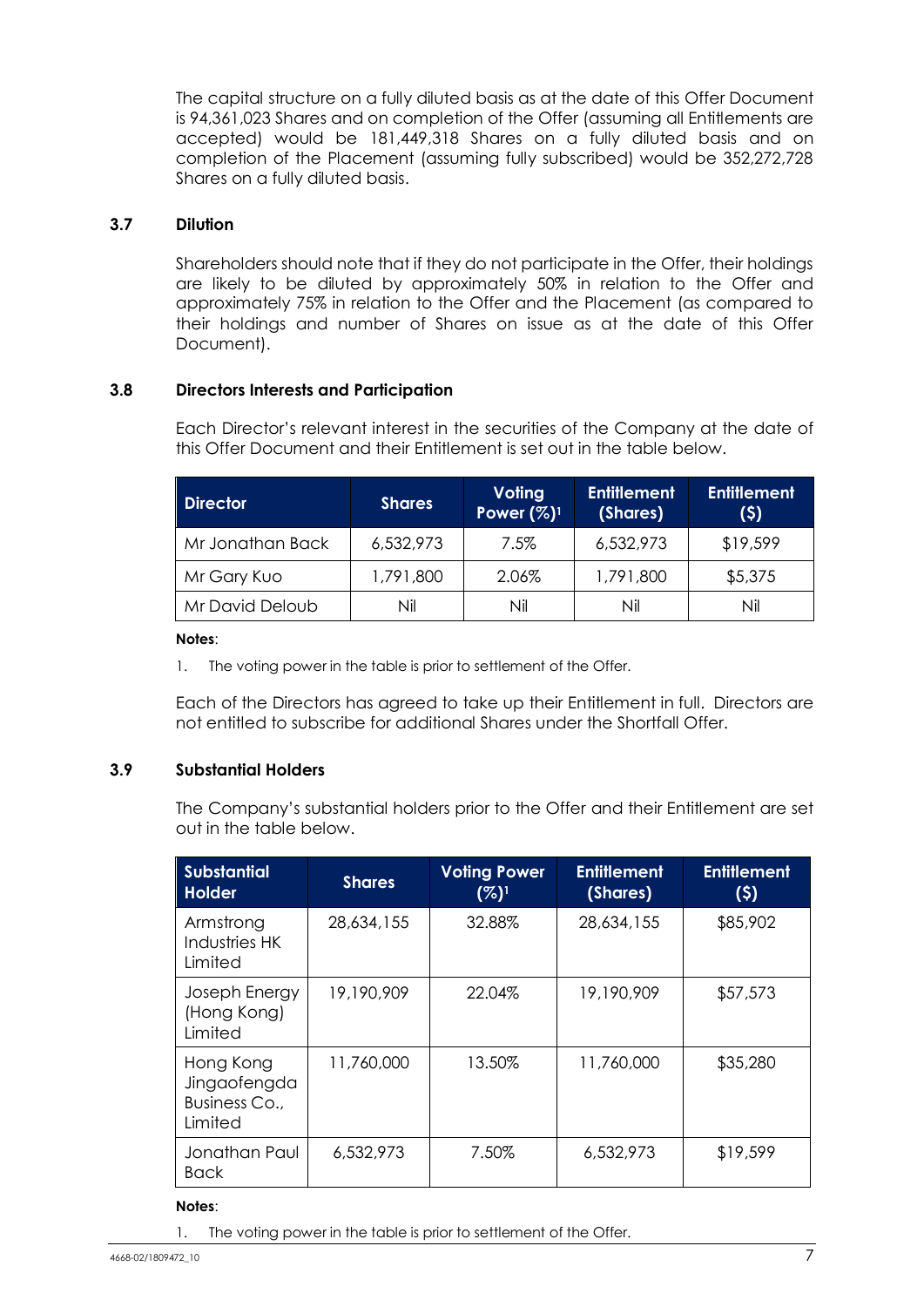# <span id="page-9-0"></span>**3.10 Control Implications**

The potential effect that the issue of Shares under the Offer will have on the control of the Company is as follows:

- (a) if all Eligible Shareholders take up their Entitlements for Shares, the issue of Shares under the Offer will have no effect on the control of the Company and all Shareholders will hold the same percentage interest in the Company, subject only to changes resulting from Ineligible Shareholders being unable to participate in the Offer;
- (b) in the event that there is a Shortfall, Eligible Shareholders who do not subscribe for their full Entitlement of Shares under the Offer will be diluted relative to those Eligible Shareholders who subscribe for some or all of their Entitlement of Shares. It is noted that the three largest substantial holders of the Company (Armstrong Industries HK Limited and associates, Joseph Energy (Hong Kong) Limited and Hong Kong Jingaofengda Business Co Limited) will be limited in accepting their full Entitlement if to do so would result in a person increasing their voting power in the Company from a starting point above 20% (in the absence of any other exceptions in section 611 of the Corporations Act such as the 3% creep exception) or from below 20% to above 20% and therefore there will be no effect on the control of the Company as a result of the Rights Issue. However, this restriction in accepting their full entitlement will not occur where the Company issues a sufficient amount of the Shortfall or Shares under the Placement at the same time as the issue of Shares under the Offer.

In respect of any Shortfall and the Placement, the Company will only issue Shares to an applicant where the Directors are satisfied, in their sole discretion, that the issue of the Shares will not result in a person's voting power increasing above 20%.

#### <span id="page-9-1"></span>**3.11 Market Price of Shares**

The Company is a disclosing entity for the purposes of the Corporations Act and its Shares are enhanced disclosure securities quoted on ASX.

The highest, lowest and last market sale prices of the Shares on ASX during the three months immediately preceding the date of release of this Offer Document and the most recent dates of those sales were:

|                | <b>Price</b> | Date             |
|----------------|--------------|------------------|
| <b>Highest</b> | 2.2 cents    | 5 September 2017 |
| Lowest         | 1.4 cents    | 2 October 2017   |
| Last           | 1.5 cents    | 9 November 2017  |

#### <span id="page-9-2"></span>**3.12 Underwriting**

The Offer is not underwritten.

#### <span id="page-9-3"></span>**3.13 Manager to the Offer**

The Company has entered into a mandate letter with Cicero Advisory Services Pty Ltd (ACN 166 321 393) (**Cicero**), a corporate authorised representative of a licensed securities dealer (AFSL 482173), pursuant to which Cicero has agreed to act as corporate advisor and manager to the Offer and Placement (**Mandate**).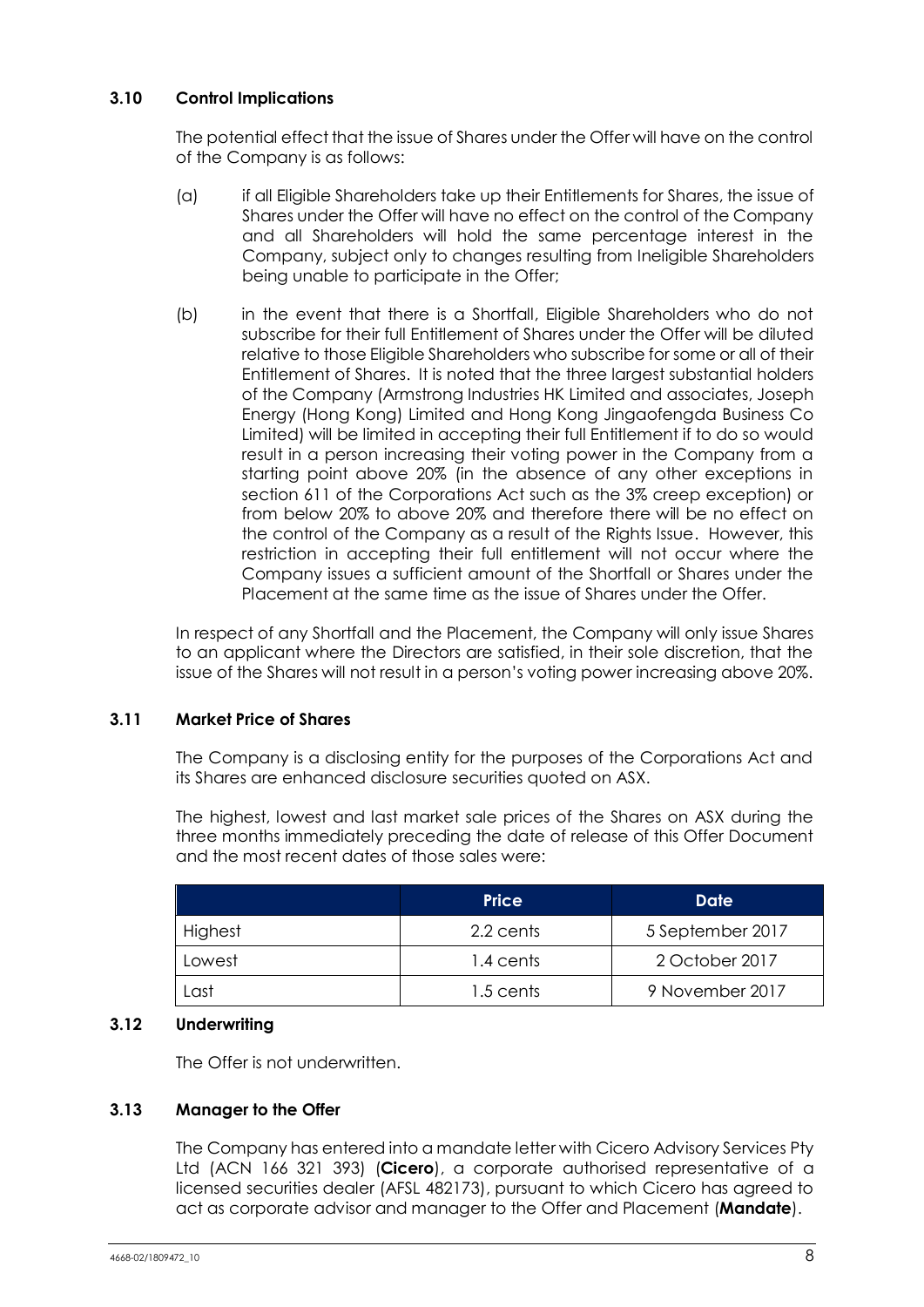The Company has agreed to pay the following fees under the Mandate:

- (a) a corporate advisory fee, to Cicero, of \$50,000 (excluding GST) (**Corporate Advisory Fee**); and
- (b) a distribution fee, to Cicero, equal to 6% (excluding GST) of the total amount raised under the Offer and the Placement (**Distribution Fee**). The Distribution Fee includes any fees payable to third party brokers or advisors for which Cicero will be responsible.

Subject to Shareholder approval at the Shareholder meeting scheduled for 22 December 2017, the Company will also issue 50,000,000 Options exercisable at \$0.01 each on or before 31 December 2019 at an issue price of \$0.0001 to Cicero (or its nominees).

The Company will also reimburse Cicero's for all out of pocket expenses incurred in performing services under the Mandate subject to the prior consent of the Company for costs in excess of \$1,000.

#### <span id="page-10-1"></span>**3.14 Shortfall**

If you do not wish to take up any part of your Entitlement you are not required to take any action. That part of your Entitlement not taken up will form part of the **Shortfall** 

The Shortfall Offer is a separate offer made pursuant to this Offer Document and will remain open for up to three months following the Closing Date. The issue price for each Share to be issued under the Shortfall Offer shall be \$0.003 being the price at which Shares have been offered under the Offer.

Eligible Shareholders and investors who are not Shareholders but are exempt from the disclosure requirements of Chapter 6D of the Act can apply for Shortfall Shares by completing a Shortfall Offer Application Form. The Directors, in consultation with Cicero, reserve the right to issue Shortfall Shares at their absolute discretion. Any application monies received for more than your final allocation of Shortfall Shares will be refunded. No interest will be paid on any application monies received or refunded.

#### <span id="page-10-0"></span>**3.15 Issue**

Shares issued pursuant to the Offer will be issued in accordance with the ASX Listing Rules and the timetable set out in this Offer Document.

Shares issued pursuant to the Shortfall Offer are intended to be issued at the same time as Shares issued under the Offer and the Placement. Where the number of Shares issued is less than the number applied for, or where no issue is made, surplus application monies will be refunded without any interest to the Applicant as soon as practicable after the closing date of the Shortfall Offer.

Pending the issue of the Shares or payment of refunds pursuant to this Offer Document, all Application monies will be held by the Company in trust for the Applicants in a separate bank account as required by the Corporations Act. The Company, however, will be entitled to retain all interest that accrues on the bank account and each Applicant waives the right to claim interest.

Holding statements for Shares issued under this Offer Document will be mailed in accordance with the ASX Listing Rules and the timetable set out in this Offer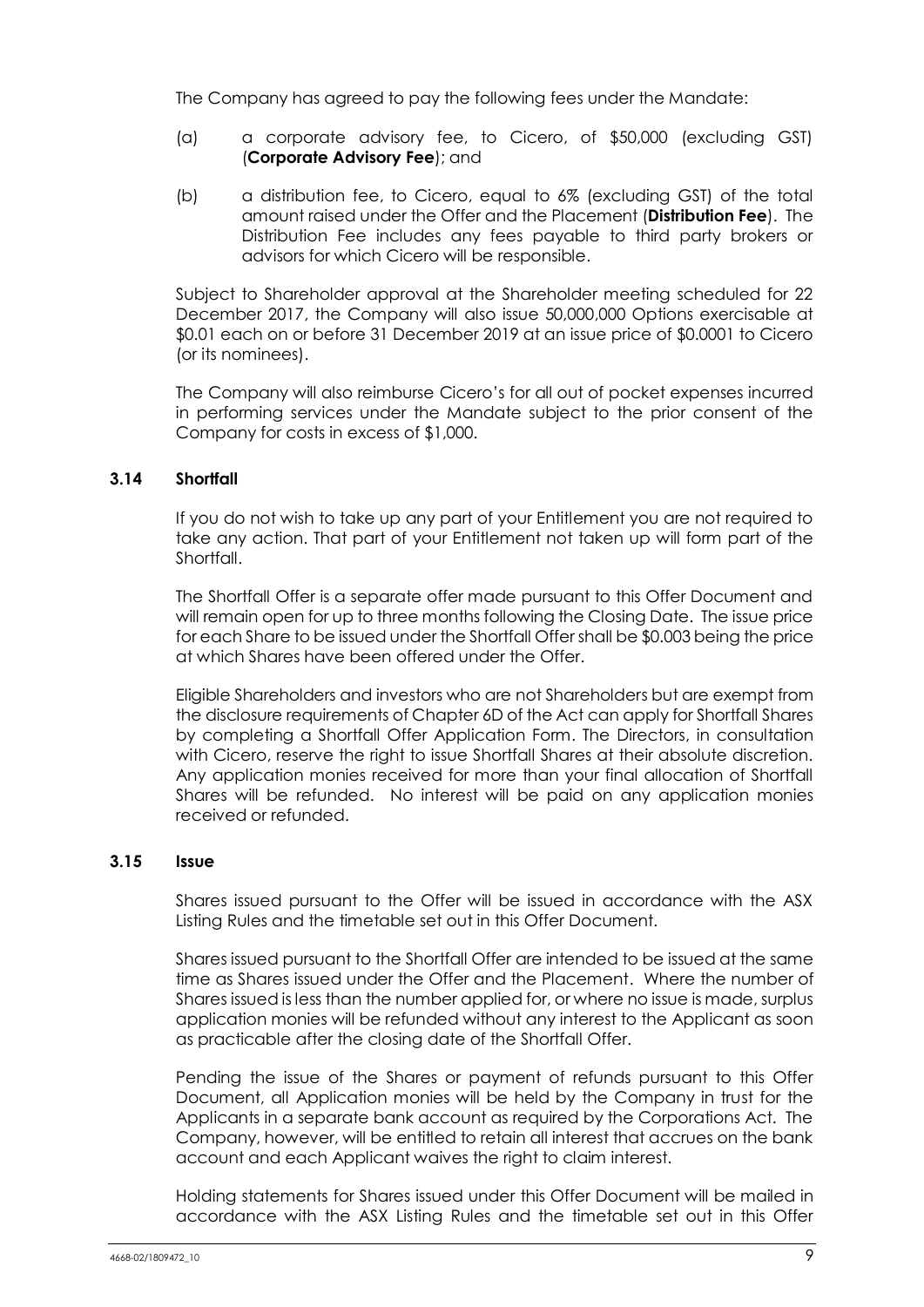Document.

#### <span id="page-11-0"></span>**3.16 ASX listing**

Application for official quotation by ASX of the Shares offered pursuant to this Offer Document will be made within 7 days after the date of this Offer Document. If approval is not obtained from ASX before the expiration of 3 months after the date of this Offer Document (or such period as varied by the ASIC) the Company will not issue any Shares and will repay all Application monies for the Shares within the time prescribed under the Corporations Act, without interest.

The fact that ASX may grant official quotation to the Shares is not to be taken in any way as an indication of the merits of the Company or the Shares now offered for subscription.

# <span id="page-11-1"></span>**3.17 CHESS**

The Company is a participant in CHESS, for those investors who have, or wish to have, a sponsoring stockbroker. Investors who do not wish to participate through CHESS will be issuer sponsored by the Company. Because the sub-registers are electronic, ownership of securities can be transferred without having to rely upon paper documentation.

Electronic registers mean that the Company will not be issuing certificates to investors. Instead, investors will be provided with a statement (similar to a bank account statement) that sets out the number of Shares issued to them under this Offer Document. The notice will also advise holders of their Holder Identification Number (**HIN**) and explain, for future reference, the sale and purchase procedures under CHESS and issuer sponsorship.

Further monthly statements will be provided to holders if there have been any changes in their security holding in the Company during the preceding month.

#### <span id="page-11-2"></span>**3.18 Overseas shareholders**

This Offer does not, and is not intended to, constitute an offer in any place or jurisdiction in which, or to any person to whom, it would not be lawful to make such an offer or to issue this Offer Document.

It is not practicable for the Company to comply with the securities laws of overseas jurisdictions having regard to the number of overseas Shareholders, the number and value of Shares these Shareholders would be offered and the cost of complying with regulatory requirements in each relevant jurisdiction. Accordingly, the Offer is not being extended and Shares will not be issued to Shareholders with a registered address which is outside Australia or New Zealand or Hong Kong

#### *New Zealand*

The Offer is not being made to the public in New Zealand other than to existing Shareholders with registered addresses in New Zealand to whom the Offer is being made in reliance on the Financial Markets Conduct Act 2013 and the Financial Markets Conduct (Incidental Offers) Exemption Notice 2016.

This document has been prepared in compliance with Australian law and has not been registered, filed with or approved by any New Zealand regulatory authority. This document is not a product disclosure statement under New Zealand law and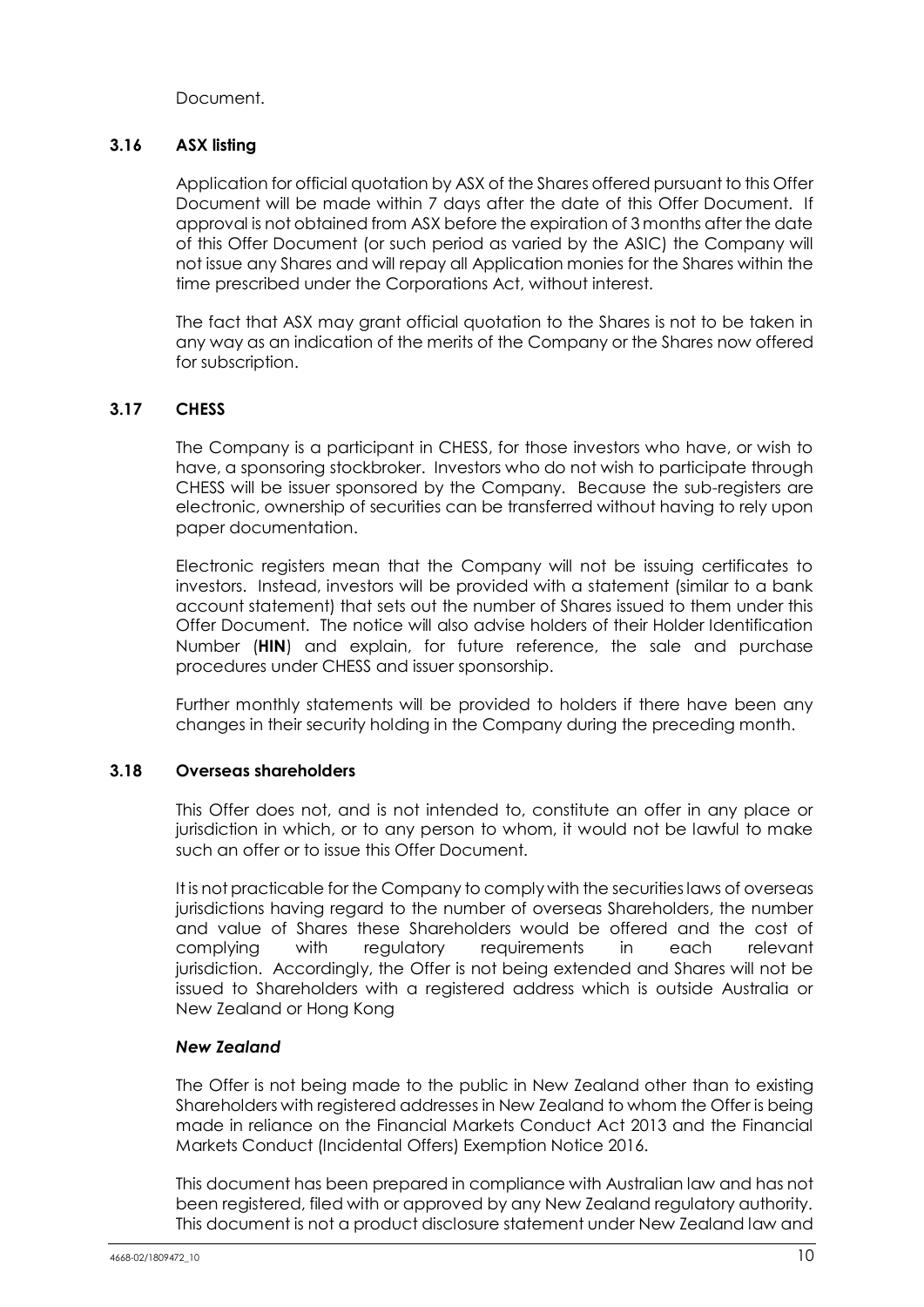is not required to, and may not, contain all the information that a product disclosure statement under New Zealand law is required to contain.

#### **Hong Kong**

The Offer is being made to less than 50 Shareholders who are resident in Hong Kong and is exempt from the prospectus registration requirement under the Companies (Winding Up and Miscellaneous Provisions) Ordinance, and restrictions under the Securities and Futures Ordinance.

**WARNING:** The contents of this document have not been reviewed by any Hong Kong regulatory authority. You are advised to exercise caution in relation to the Offer. If you are in doubt about any contents of this document, you should obtain independent professional advice.

#### <span id="page-12-0"></span>**3.19 Nominees and custodians**

Shareholders resident in Australia or New Zealand or Hong Kong holding Shares on behalf of persons who are resident in other jurisdictions are responsible for ensuring that applying for Shares under the Offer does not breach regulations in the relevant overseas jurisdiction. Return of a duly completed Entitlement and Acceptance Form will be taken by the Company to constitute a representation that there has been no breach of those regulations.

#### <span id="page-12-1"></span>**3.20 Taxation implications**

The Directors do not consider it appropriate to give Shareholders advice regarding the taxation consequences of subscribing for Shares under this Offer Document. The Company, its advisers and its officers do not accept any responsibility or liability for any such taxation consequences to Shareholders.

Shareholders should consult their professional tax adviser in connection with subscribing for Shares under this Offer Document.

#### <span id="page-12-2"></span>**3.21 Risk factors**

An investment in Shares should be regarded as speculative. In addition to the general risks applicable to all investments in listed securities, there are specific risks associated with an investment in the Company which are described in Section [5](#page-16-0).

#### <span id="page-12-3"></span>**3.22 Continuous disclosure obligations**

The Company is a "disclosing entity" (as defined in section 111AC of the Corporations Act) for the purposes of the Corporations Act and its Shares are enhanced disclosure securities quoted on ASX and, as such, the Company is subject to regular reporting and disclosure obligations under the Corporations Act and the Listing Rules.

Specifically, the Company is required to notify ASX of information about specific events and matters as they arise for the purposes of the ASX making that information available to the securities markets conducted by the ASX. In particular, the Company has an obligation under the ASX Listing Rules (subject to certain exceptions) to notify the ASX immediately of any information of which it is or becomes aware which a reasonable person would expect to have a material effect on the price of value of its securities.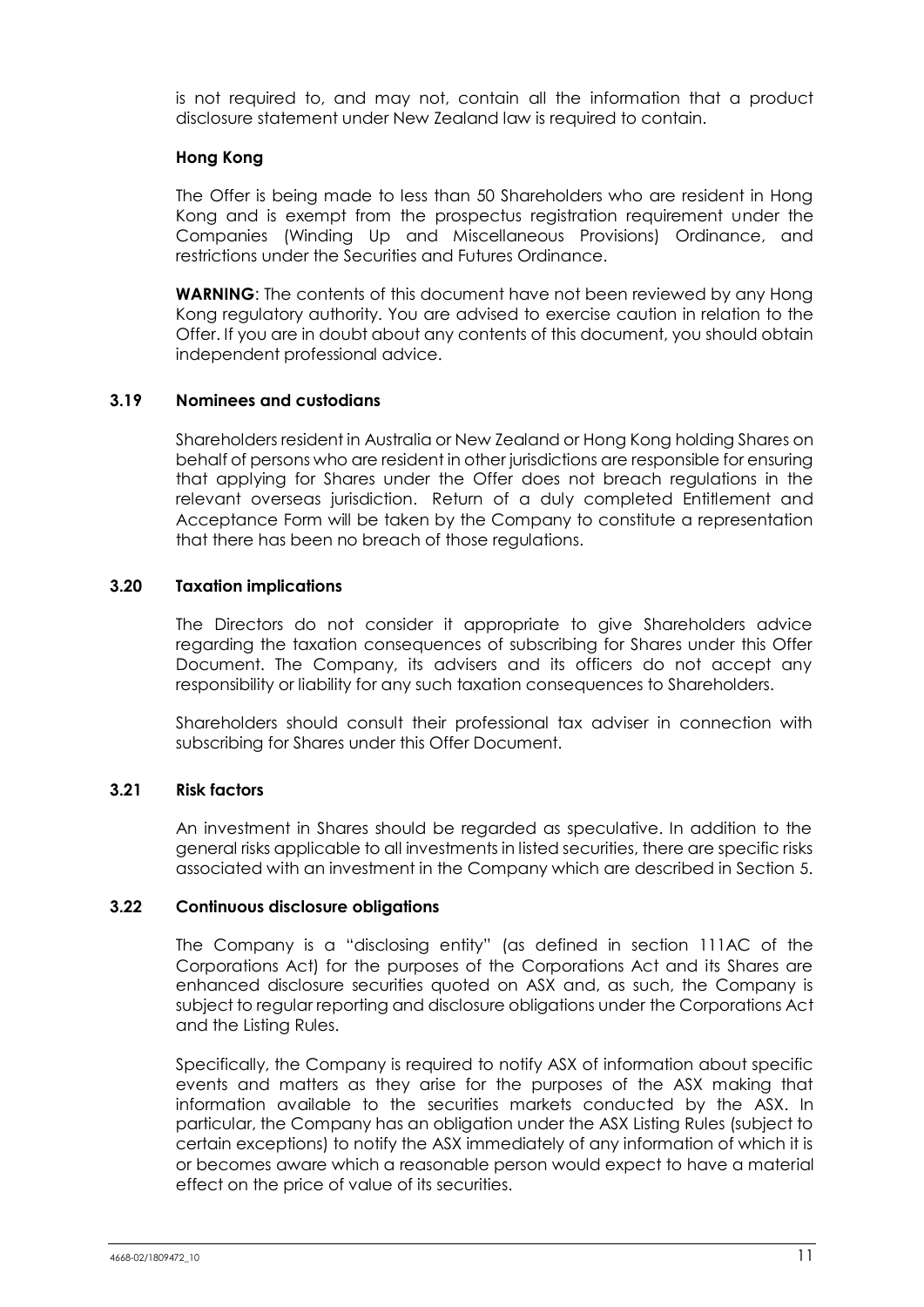This Offer Document is intended to be read in conjunction with the publicly available information in relation to the Company which has been notified to ASX and does not include information that would be included in a disclosure document or which investors ought to have regard to in deciding whether to subscribe for Shares under the Offer. Investors should therefore have regard to the other publicly available information in relation to the Company before making a decision whether or not to invest.

All announcements made by the Company are available from its website www.mgt.net.au or the ASX [www.asx.com.au.](http://www.asx.com.au/)

Additionally, the Company is also required to prepare and lodge with ASIC yearly and half-yearly financial statements accompanied by a directors' statement and report, and an audit report or review. These reports are released to ASX and published on the Company's and the ASX websites.

#### <span id="page-13-0"></span>**3.23 Governing Law**

This Offer Document (including the Entitlement & Acceptance Form) and the contracts that arise from acceptance of the Applications are governed by the laws applicable in Western Australia and each Applicant submits to the nonexclusive jurisdiction of the courts of Western Australia.

#### <span id="page-13-1"></span>**3.24 Rights Issue Notice**

The Company has lodged with ASX a notice in accordance with section 708AA of the Corporations Act which sets out, amongst other information, the effect of the Offer on the control of the Company. This notice may be reviewed on the websites of the Company and ASX.

#### <span id="page-13-2"></span>**3.25 Enquiries concerning Offer Document**

Enquiries concerning the Entitlement and Acceptance Form or this Offer Document should be directed to the Company Secretary, Mr Sonu Cheema by telephone on + 61 8 6489 1600.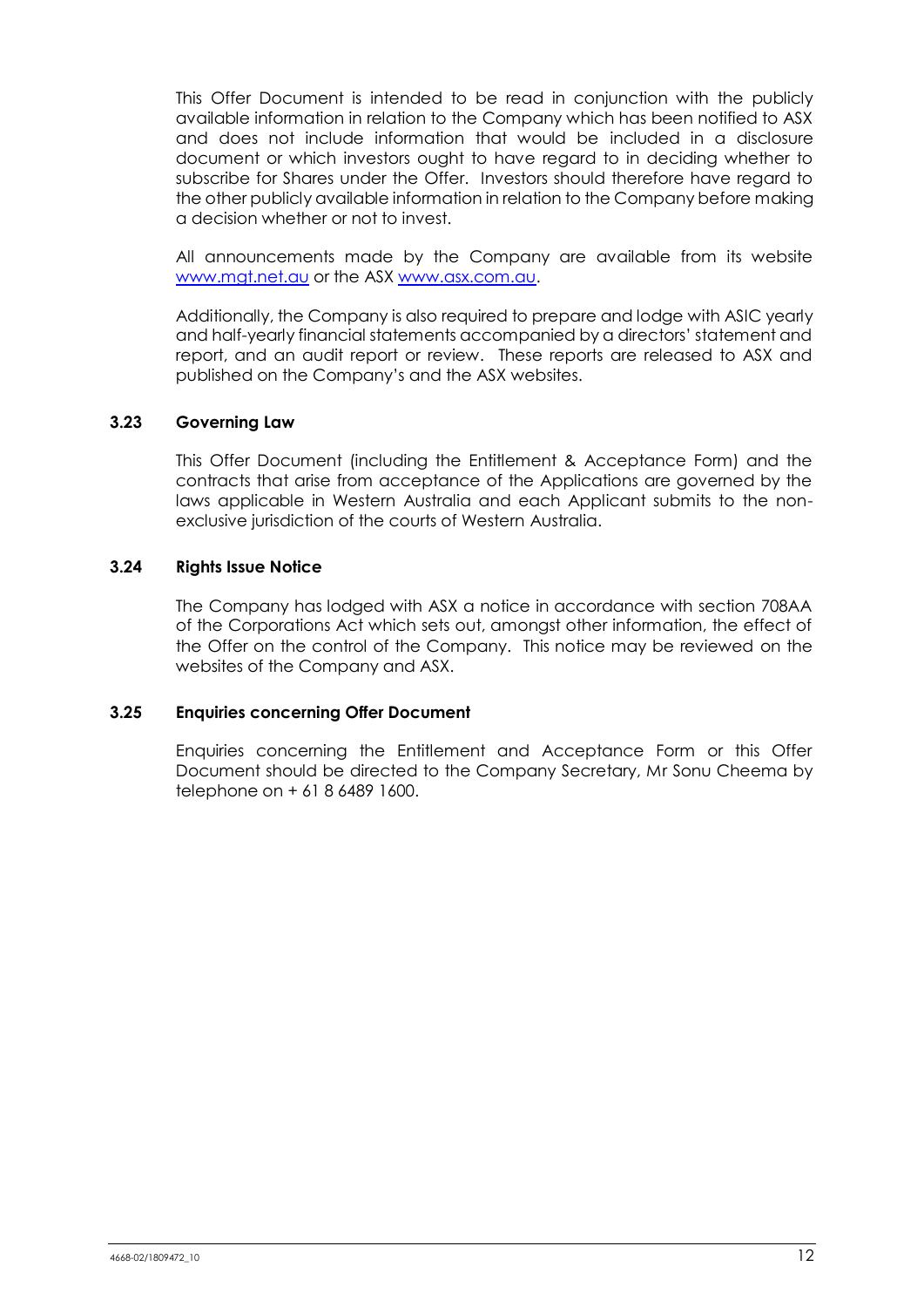# <span id="page-14-0"></span>**4. ACTION REQUIRED BY SHAREHOLDERS**

#### <span id="page-14-1"></span>**4.1 How to Accept the Offer**

Your acceptance of the Offer must be made on the Entitlement and Acceptance Form accompanying this Offer Document. Your acceptance must not exceed your Entitlement as shown on that form. If it does, your acceptance will be deemed to be for the maximum Entitlement.

You may participate in the Offer as follows:

- <span id="page-14-2"></span>(a) if you wish to accept your Entitlement in full:
	- (i) make payment by BPAY® in accordance with Section [4.4](#page-15-2) and the instructions on the Entitlement and Acceptance Form for the amount indicated on your Entitlement and Acceptance Form; or
	- (ii) complete the accompanying Entitlement and Acceptance Form, filling in the details in the spaces provided and in accordance with Section [4.3](#page-15-1) attach your cheque, drawn on an Australian bank or bank draft or money order made payable in Australian currency, for the appropriate Application monies (at \$0.003 per Share); or
- (b) if you only wish to accept part of your Entitlement:
	- (i) make payment by BPAY® in accordance with Section [4.4](#page-15-2) and the instructions on the Entitlement and Acceptance Form for the amount of your Entitlement being accepted. You will be deemed to have taken up that part of your Entitlement (rounded down to the nearest whole Share) which is covered in full by your application monies; or
	- (ii) complete the accompanying Entitlement and Acceptance Form, filling in the details in the spaces provided for the amount of your Entitlement being accepted and in accordance with Section [4.3](#page-15-1) attach your cheque, drawn on an Australian bank or bank draft or money order made payable in Australian currency, for the appropriate Application monies (at \$0.003 per Share). You will be deemed to have taken up that part of your Entitlement (rounded down to the nearest whole Share) which is covered in full by your application monies; or
- (c) if you wish to accept your full Entitlement **and** apply for additional Shortfall Shares:
	- (i) refer to Section [4.1\(a\)](#page-14-2) in respect of applying for your full Entitlement; and
	- (ii) complete the Shortfall Offer Application Form for the number of Shortfall Shares you wish to apply for and provide the Company with payment for those Shortfall Shares in accordance with the instructions on the Shortfall Offer Application Form; or
- (d) if you do not wish to accept all or part of your Entitlement, you are not obliged to do anything.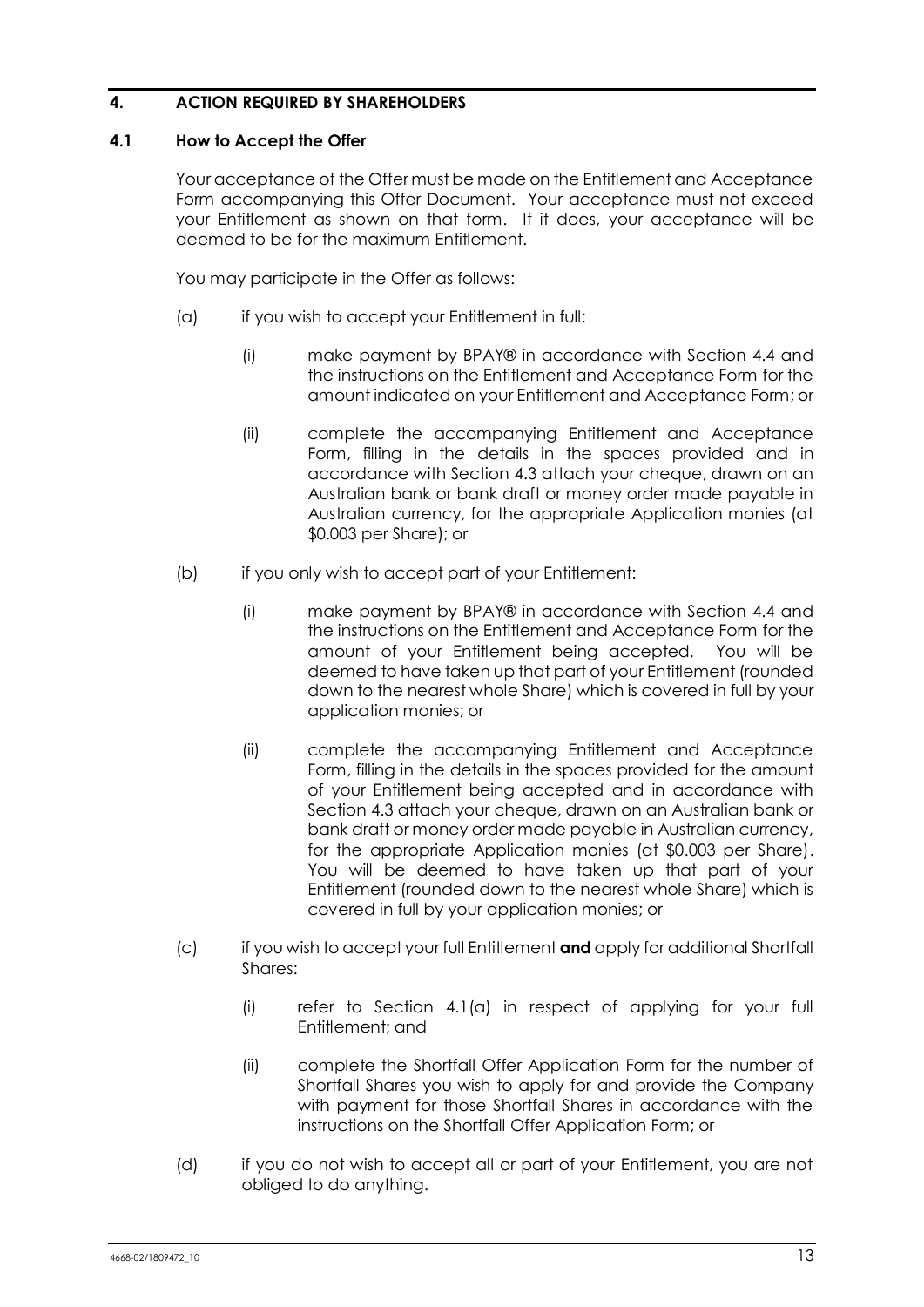The Offer is non-renounceable. Accordingly, a holder of Shares may not sell or transfer all or part of their Entitlement.

Please read the instructions on the Entitlement and Acceptance Form carefully.

#### <span id="page-15-0"></span>**4.2 Implications of an acceptance**

Returning a completed Entitlement and Acceptance Form with the applicable application monies will be taken to constitute a representation by you that:

- (a) you have received a copy of this Offer Document and the accompanying Entitlement and Acceptance Form and read them both in their entirety;
- (b) you acknowledge that once the Entitlement and Acceptance Form is returned with the applicable application monies the Application may not be varied or withdrawn except as required by law.

#### <span id="page-15-1"></span>**4.3 Payment by cheque/bank draft/money order**

For payment by cheque, bank draft or money order please follow the instructions on your Entitlement and Acceptance Form. The Company shall not be responsible for any delivery delays in the receipt of your cheque and completed Entitlement and Acceptance Form.

#### <span id="page-15-2"></span>**4.4 Payment by BPAY®**

For payment by BPAY®, please follow the instructions on your Entitlement and Acceptance Form. You can only make a payment via BPAY® if you are the holder of an account with an Australian financial institution that supports BPAY® transactions. Please note that should you choose to pay by BPAY®:

- (a) you do not need to submit your Entitlement and Acceptance Form but are taken to have made the declarations on that Entitlement and Acceptance Form; and
- (b) if you do not pay for your Entitlement in full, you are deemed to have taken up your Entitlement in respect of such whole number of Shares which is covered in full by your application monies.

If you have more than one shareholding of Shares and consequently receive more than one Entitlement and Acceptance Form, when taking up your Entitlement in respect of one of those Shareholdings only use the unique customer reference number (**CRN**) specific to that Shareholding as set out in the applicable Entitlement and Acceptance Form. Do not use the same CRN for more than one of your Shareholdings. This can result in your application monies being applied to your Entitlement in respect of only one of your Shareholdings (with the result that any application in respect of your remaining Shareholdings will not be valid).

**It is your responsibility to ensure that your BPAY® payment is received by the Share Registry by no later than 5:00 pm (AEDT) on the Closing Date. You should be aware that your financial institution may implement earlier cut-off times with regards to electronic payment and you should therefore take this into consideration when making payment. The Company shall not be responsible for any delays in the receipt of the BPAY® payment.** Any application monies received for more than your final allocation of Shares (only where the amount is \$1.00 or greater) will be refunded. No interest will be paid on any application monies received or refunded.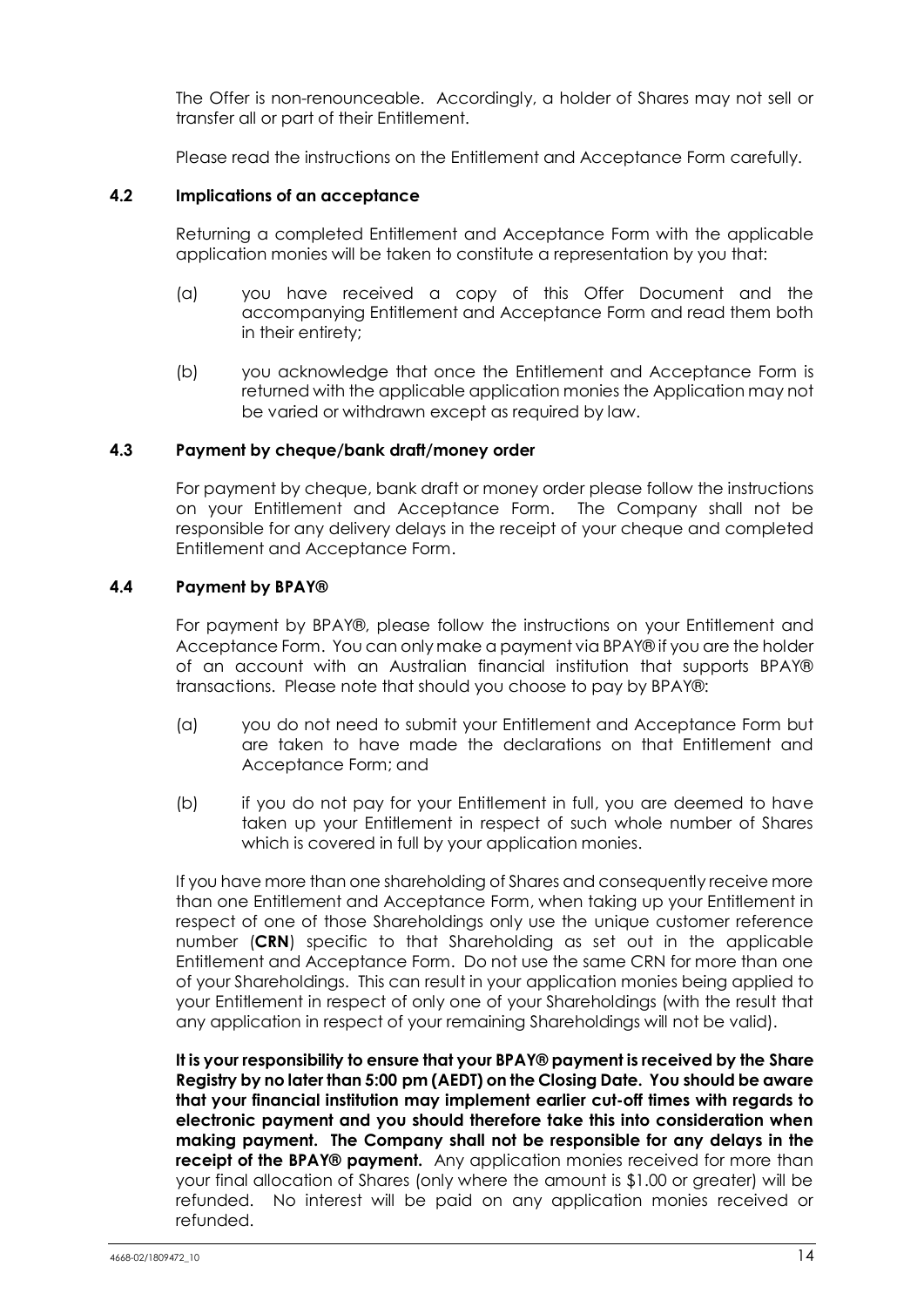#### <span id="page-16-0"></span>**5. RISK FACTORS**

#### <span id="page-16-1"></span>**5.1 Introduction**

An investment in the Company is not risk free and prospective investors should consider the risk factors described below, together with information contained elsewhere in this Offer Document, before deciding whether to apply for Shares.

The following is not intended to be an exhaustive list of the risk factors to which the Company is exposed.

#### <span id="page-16-2"></span>**5.2 Key investment risks**

Potential investors should be aware that subscribing for Shares in the Company involves a number of risks. Prospective investors should read this Offer Document in its entirety before deciding whether to apply for Shares under this Offer Document.

These risks together with other general risks applicable to all investments in listed securities not specifically referred to, may affect the value of the Shares in the future. Accordingly, an investment in the Company should be considered highly speculative. Investors should consider consulting their professional advisers before deciding whether to apply for Shares pursuant to this Offer Document.

#### (a) **Going concern risk**

The Company's annual financial report for the year ended 30 June 2017 includes a "going concern" note. However, the Directors believe that upon the successful completion of the Offer and the Placement, the Company will have sufficient funds to repay the Company's debt in full as well as meet the Company's short term working capital requirements. However, it is highly likely that further funding will be required to meet the medium term operating costs of the Company.

In the event that the Offer and the Placement are not completed successfully, there is significant uncertainty as to whether the Company can continue as a going concern, which is likely to have a material adverse effect on the Company's activities.

#### (b) **Additional requirements for capital**

As noted above, it is highly likely that further funding will be required to meet the medium term operating costs of the Company, including costs associated with taking advantage of opportunities for acquisitions, joint ventures or other business opportunities, and to meet any unanticipated liabilities or expenses which the Company may incur.

The Company may seek to raise further funds through equity or debt financing, joint ventures or other means. Failure to obtain sufficient financing for the Company's activities and future projects may result in delay and indefinite postponement of its work programmes. There can be no assurance that additional finance will be available when needed or, if available, the terms of the financing might not be favourable to the Company and might involve substantial dilution to Shareholders.

#### (c) **Exploration risks**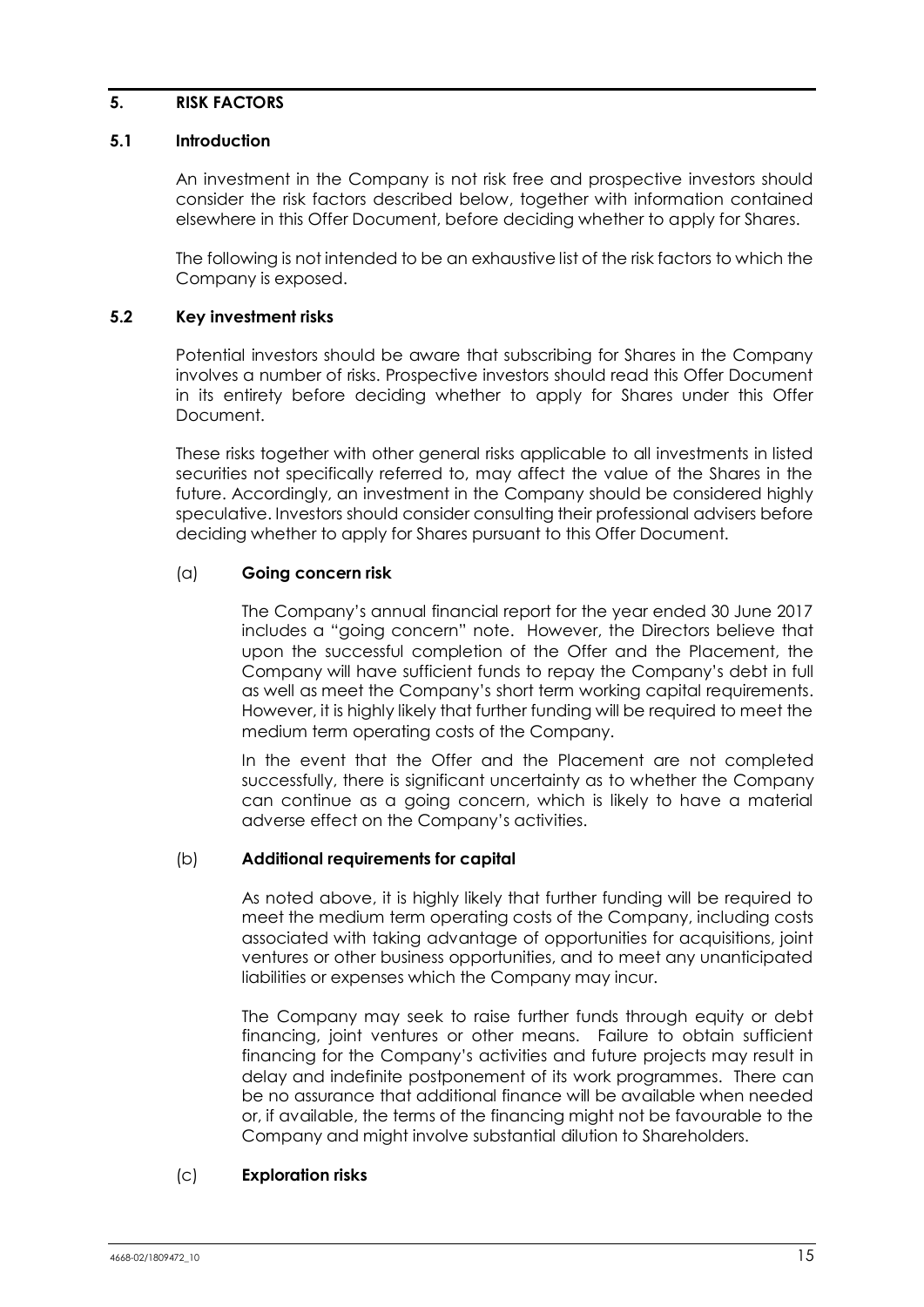Some of the tenements held by the Company's 89.48% owned subsidiary, MGT Mining Limited, are in the early stages of exploration and investors should understand that exploration is a high risk activity that requires large amounts of expenditure over extended periods of time. The Company's exploration activities are subject to all the hazards and risks normally encountered in the exploration of minerals, including climatic conditions, hazards of operating vehicles and plant, risks associated with operating in remote areas and other similar considerations. Conclusions drawn during mineral exploration are subject to the uncertainties associated with all sampling techniques and to the risk of incorrect interpretation of geological, geochemical, geophysical, drilling and other data.

Further, the costs of the Company's exploration activities may materially differ from its estimates and assumptions. No assurance can be given that the cost Company's cost estimates and the underlying assumptions will be realised in practice, which may materially and adversely affect the Company's viability.

# (d) **Corporate structure**

The Company conducts its operations through MGT Mining Limited in which the Company holds 89.48% of the issued capital. In addition, the key assets of the Company are held by MGT Mining Limited. Accordingly, the Company is dependent on the successful operation of MGT Mining Limited notwithstanding that MGT Mining Limited is not wholly owned by the Company. Should MGT Mining Limited encounter adverse financial failure, cancellation of tenements or operational failure, the Company may suffer significant financial loss.

#### (e) **Third party risks**

The operations of the Company require the involvement of a number of third parties, including suppliers, contractors and customers. Financial failure, default or contractual non-compliance on the part of such third parties may have a material impact on the Company's operations and performance. It is not possible for the Company to predict or protect itself against all such risks.

#### (f) **Reliance on key personnel**

The Company's success depends to a significant extent upon its key management personnel, as well as other management and technical personnel including sub-contractors.

The Company has a small team and the loss of the services of any such personnel could have an adverse effect on the Company at this stage of its development.

#### (g) **Liquidity and volatility**

The Company is a small company in terms of market capitalisation. An investment in Shares should be regarded as speculative. The Company also has a narrow Shareholder base. As a consequence there is a risk, particularly in times of share market turbulence or negative investor sentiment, that there will not be a highly liquid market for Shares or that the price of Shares may decrease considerably. There may be relatively few buyers or sellers of securities on ASX at any given time and the market price may by highly volatile. This may result in Shareholders wishing to sell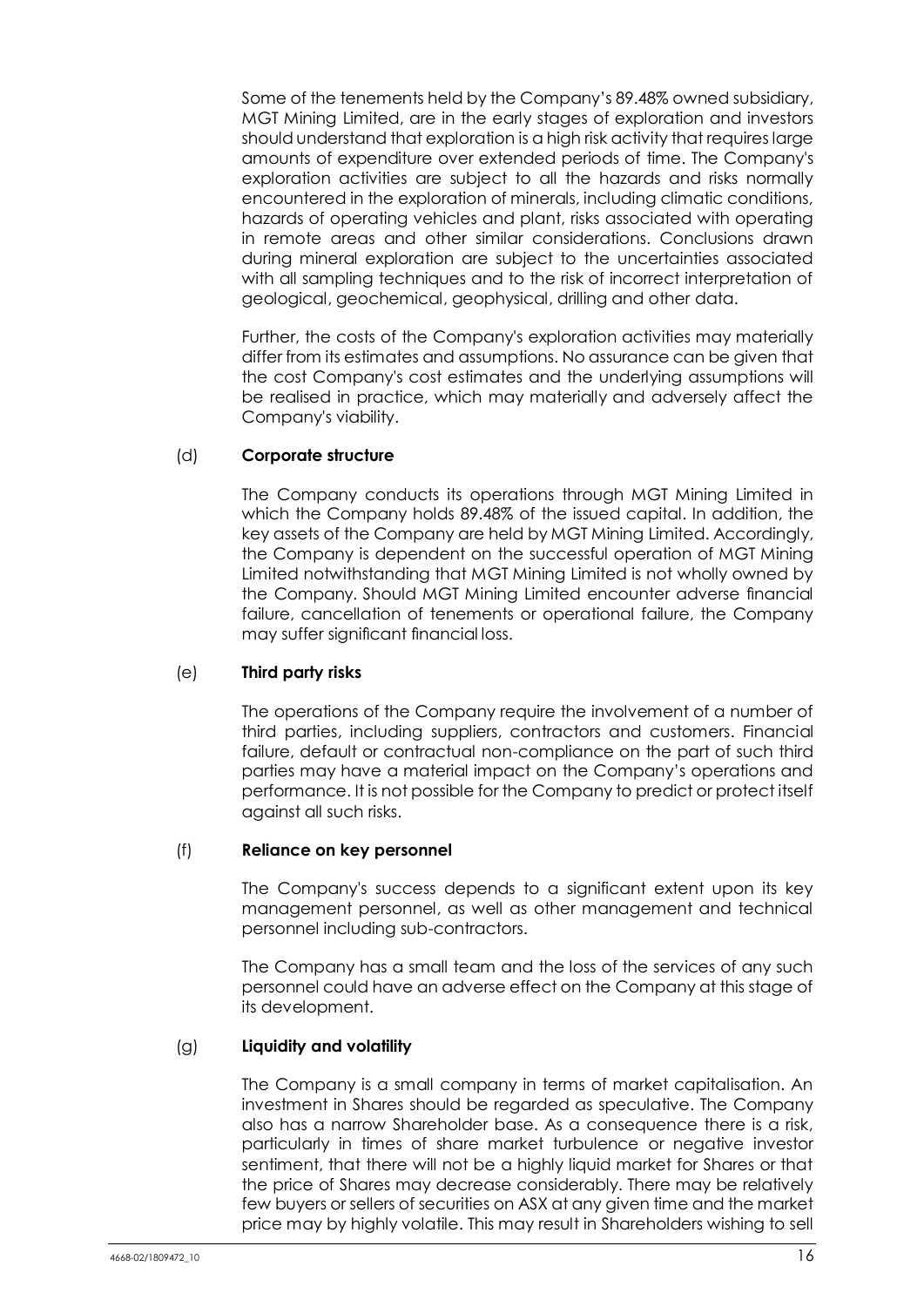their Shares at such a time receiving a market price for their Shares that is considerably less than the price paid under the Offer.

# (h) **Operational and technical risks**

The operations of the Company may be affected by various factors, including failure to locate or identify mineral deposits, failure to achieve predicted grades in exploration and mining, operational and technical difficulties encountered in mining, difficulties in commissioning and operating plant and equipment, mechanical failure or plant breakdown, unanticipated metallurgical problems which may affect extraction costs, adverse weather conditions, industrial and environmental accidents, industrial disputes, and unexpected shortages or increases in the costs of consumables, spare parts, plant and equipment.

# (i) **Commodity price fluctuations**

In the event of exploration and development success, any future revenue derived through any future sales of valuable minerals exposes the potential income of the Company to commodity price risks. Commodity prices fluctuate and are affected by numerous factors beyond the control of the Company. These factors include world demand for commodities, forward selling by producers and the level of production costs in major commodity-producing regions. Moreover, commodity prices are also affected by macroeconomic factors such as expectations regarding inflation, interest rates and global and regional demand for, and supply of, commodities.

# (j) **Exchange rate fluctuations**

International prices of most commodities are denominated in United States dollars, whereas the expenditure of the Company, whilst operating on Australian projects, will be in Australian currency, exposing the Company to the fluctuations and volatility of the rate of exchange between the United States dollar and the Australian dollar, subject to any currency hedging the Company may undertake.

#### (k) **Environmental risks**

The operations and proposed activities of the Company are subject to State and Federal laws and regulations concerning the environment. As with most exploration projects and mining operations, the Company's proposed activities are expected to have an impact on the environment, particularly if advanced exploration or mine development proceeds. Such impact can give rise to substantial costs for environmental rehabilitation, damage, control and losses. Further, if there are environmental rehabilitation conditions attaching to the tenements of the Company, failure to meet such conditions could lead to forfeiture of these tenements.

The Company will attempt to conduct its activities to the highest standard of environmental obligation, including compliance with all environmental laws. However, there is always a risk of environmental damage arising from the Company's operations, including through accident, which may give rise to liabilities and costs for the Company, including through the imposition of fines and the potential for operations to be delayed, suspended or shut down. There is also a risk that environmental issues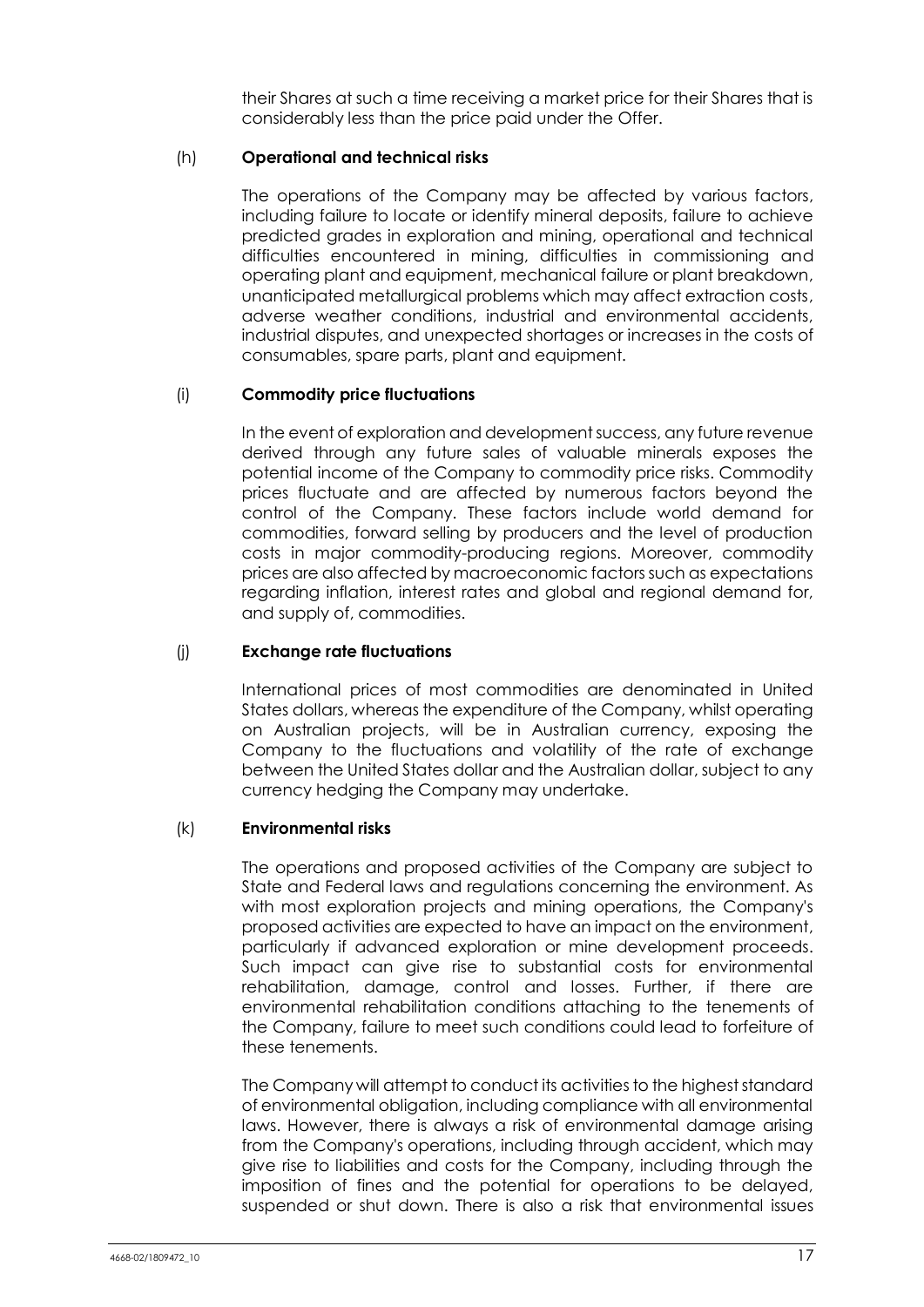already exist in the areas where the Company is exploring or operating that may give rise to liability for the Company.

#### (l) **Tenure and native title risks**

Interests in exploration and mining tenements in Australia are governed by State legislation and are evidenced by the granting of leases or licences. Each lease or licence is for a specific term and carries with it annual expenditure and reporting conditions as well as other conditions requiring compliance. These conditions include the requirement, for exploration licences, for reduction in the area held under licence from time to time unless it is considered that special circumstances apply. Consequently, the Company could lose title to, or its interest in, its mining tenements if licence conditions are not met or if expenditure commitments are not met.

All of the tenements in which the Company or MGT Mining Limited has or may acquire an interest in will be subject to applications for renewal or grant (as the case may be). The renewal or grant of the term of each tenement is usually at the discretion of the relevant government authority and there are no guarantees that MGT Mining Limited's tenements will be renewed however, the Company and MGT Mining Limited are not aware of any reason why the tenements would not be renewed. If a tenement is not renewed or granted, the Company and MGT Mining Limited may suffer significant damage through loss of the opportunity to develop and discover any mineral resources on that tenement.

The *Native Title Act* 1993 (Cth) recognises and protects the rights and interests in Australia of Aboriginal and Torres Strait Islander people in respect of land and waters, according to their traditional laws and customs. It is possible that, in relation to mining tenements in which the Company has an interest or may acquire such an interest, there may be areas over which legitimate common law or statutory native title rights of Aboriginal Australians exist. If native title rights do exist, the ability of the Company to obtain the consent of any relevant land owner, or to progress from the exploration phase to the development and mining phases of the operation, may be adversely affected.

In addition, for mining tenements to be validly granted (or renewed) after 23 December 1996 the "future act regime" established by the *Native Title Act 1993* (Cth) must be followed. This may involve complying with the potentially lengthy and expensive "right to negotiate" process under that Act. Therefore, native title considerations may impact on the Company's operations and future plans.

It is possible that there will exist on the Company's mining tenements, areas containing sacred sites or sites of significance to Aboriginal people subject to the provisions of the *Aboriginal and Torres Strait Islander Heritage Protection Act 1984* (Cth) or the *Aboriginal Cultural Heritage Act 2003* (Qld) or areas subject to the *Native Title Act 1993* (Cth). As a result land within the Company's mining tenements may be subject to exploration, mining or other restrictions as a result of claims of Aboriginal heritage sites or native title. In Queensland, the *Aboriginal Cultural Heritage Act 2003* (Qld) imposes a statutory Aboriginal cultural heritage duty of care. Failure to comply with that duty can result in significant penalties.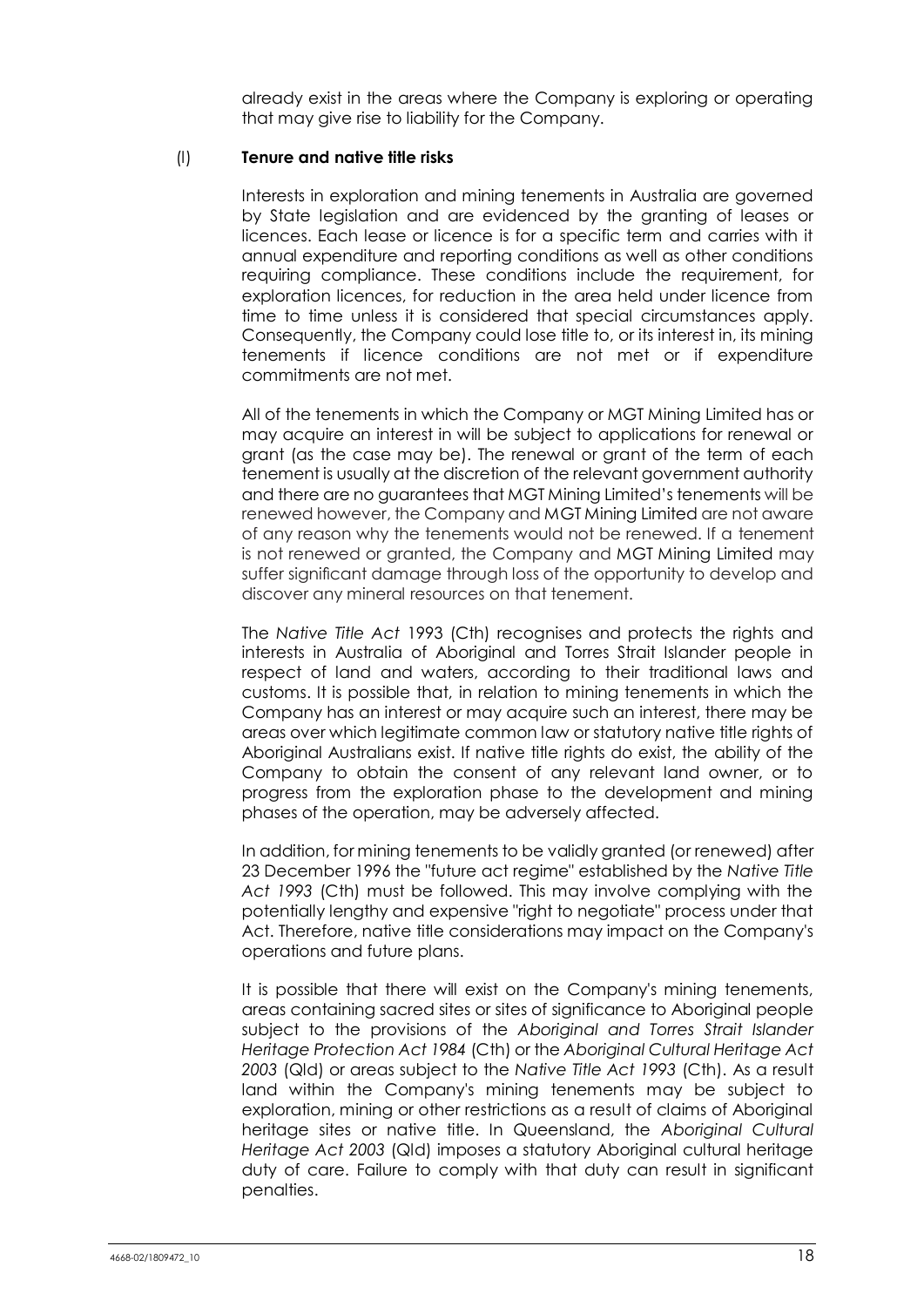The Directors will closely monitor the potential effect of native title claims involving tenements that MGT Mining Limited has or may have an interest in.

#### <span id="page-20-0"></span>**5.3 General Risks**

# (a) **Climate change**

Mining of mineral resources is relatively energy intensive and depends on fossil fuels. Increased regulation of and government policy designed to mitigate, abate or adapt to climate change may adversely affect the Company's cost of operations and reduce profitability.

The increased regulation and policy in Australia to promote reductions in greenhouse gas emissions, impose emission reduction targets and promote improvements in energy efficiency. This includes the *National Greenhouse and Energy Reporting Act 2007* (Cth) and the *Renewable Energy (Electricity) Act 2000* (Cth).

# (b) **Competition**

The Company competes with other companies, including major mining companies in Australia and internationally. Some of these companies have greater financial and other resources than the Company and, as a result, may be in a better position to compete for future business opportunities. There can be no assurance that the Company can compete effectively with these companies.

#### (c) **Joint venture partners and contractors**

The Company may rely significantly on strategic relationships with other entities and also on a good relationship with regulatory and government departments and other interest holders. The Company may also rely on third parties to provide essential contracting services. There can be no assurance that its existing relationships will continue to be maintained or that new ones will be successfully formed and the Company could be adversely affected by changes to such relationships or difficulties in forming new ones.

#### (d) **General economic conditions**

Economic conditions, both domestic and global, may affect the performance of the Company. Factors such as fluctuations in currencies, commodity prices, inflation, interest rates, supply and demand and industrial disruption may have an impact on operating costs and share market prices. The Company's future possible revenues and Share price can be affected by these factors, all of which are beyond the control of the Company or its Directors.

#### (e) **Equity market conditions**

Securities listed on the stock market, and in particular securities of mining and exploration companies, can experience extreme price and volume fluctuations that are often unrelated to the operating performances of such companies. The market price of Shares may fall as well as rise and may be subject to varied and unpredictable influences on the market for equities in general.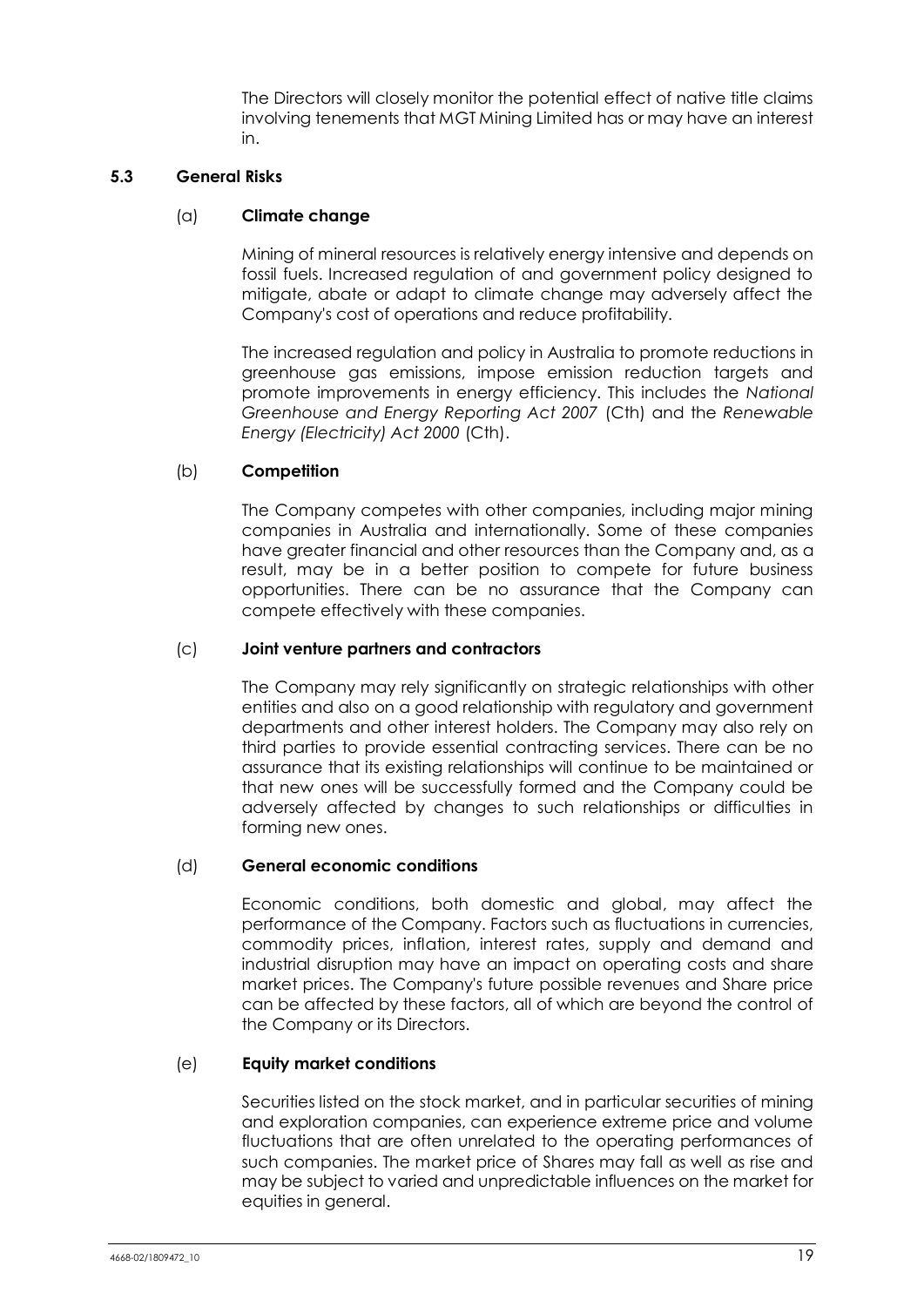General factors that may affect the market price of Shares include economic conditions in both Australia and internationally (particularly Australian, US and Chinese economic conditions), investor sentiment, local and international share market conditions, changes in interest rates and the rate of inflation, variations in commodity prices, the global security situation and the possibility of terrorist disturbances, changes to government regulation, policy or legislation, changes which may occur to the taxation of companies as a result of changes in Australian and foreign taxation laws, changes to the system of dividend imputation in Australia, and changes in exchange rates.

#### (f) **Change in government policy and legislation**

Any material adverse changes in relevant government policies or legislation of Australia may affect the viability and profitability of the Company, and consequent returns to investors. The activities of the Company are subject to various federal, state and local laws governing prospecting, development, production, taxes, labour standards and occupational health and safety, and other matters.

#### (g) **Insurance**

The Company may, where economically practicable and available, endeavour to mitigate some project and business risks by procuring relevant insurance cover. However, such insurance cover may not always be available or economically justifiable and the policy provisions and exclusions may render a particular claim by the Company outside the scope of the insurance cover.

While the Company will undertake all reasonable due diligence in assessing the creditworthiness of its insurance providers there will remain the risk that an insurer defaults in the legitimate claim by the Company under an insurance policy.

#### (h) **Other**

Other risk factors include those normally found in conducting business, including litigation resulting from the breach of agreements or in relation to employees (through personal injuries, industrial matters or otherwise) or any other cause, strikes, lockouts, loss of service of key management or operational personnel, non-insurable risks, delay in resumption of activities after reinstatement following the occurrence of an insurable risk and other matters that may interfere with the business or trade of the Company.

#### <span id="page-21-0"></span>**5.4 Investment Speculative**

The above list of risk factors ought not to be taken as exhaustive of the risks faced by the Company or by investors in the Company. The above factors, and others not specifically referred to above, may in the future materially affect the financial performance of the Company and the value of the securities offered under this Offer Document. Therefore, the securities to be issued pursuant to this Offer Document carry no guarantee with respect to the payment of dividends, returns of capital or the market value of those securities.

Potential investors should consider that the investment in the Company is speculative and should consult their professional advisers before deciding whether to apply for securities pursuant to this Offer Document.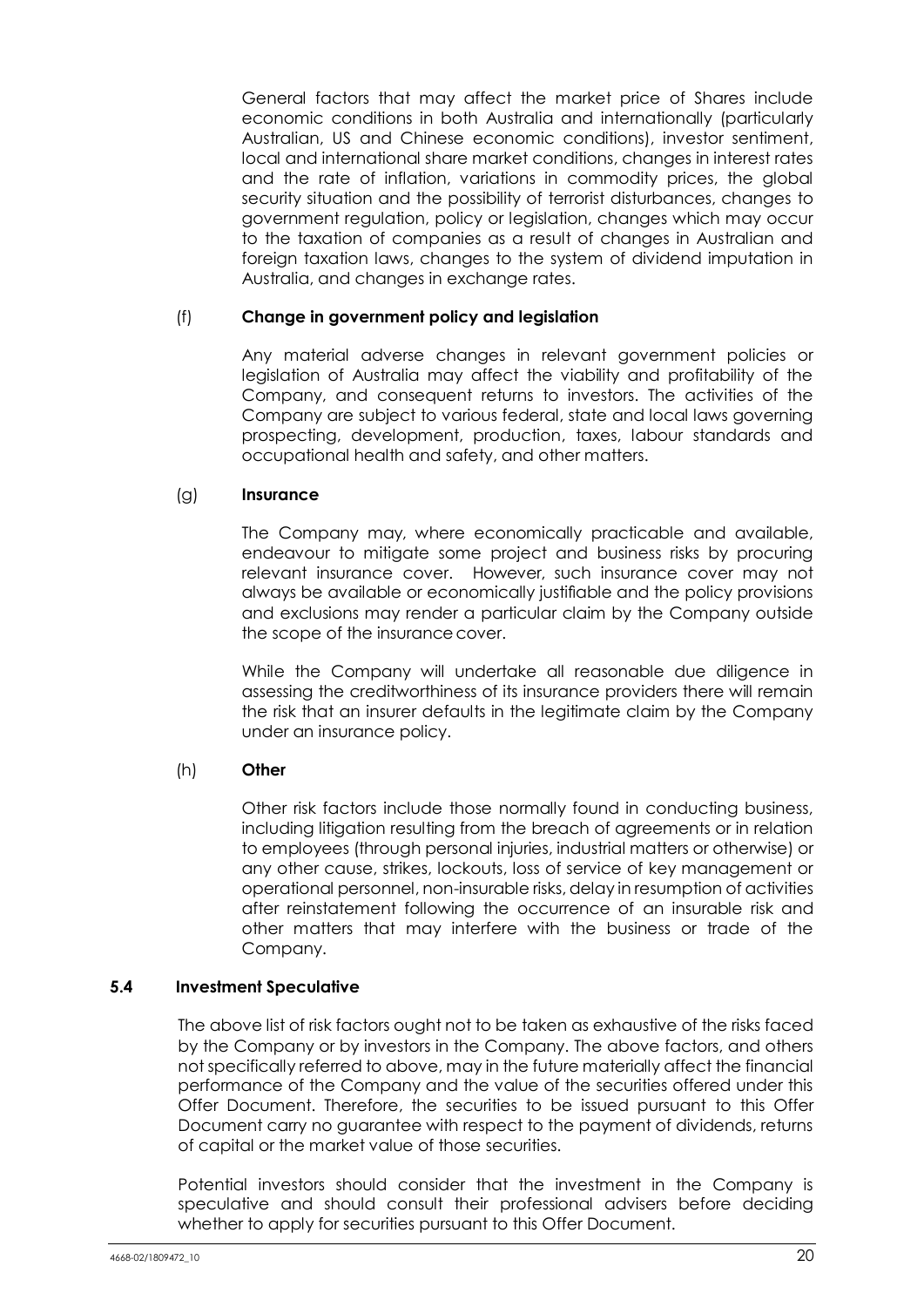#### <span id="page-22-0"></span>**6. DEFINED TERMS**

**AEDT** means Australian Eastern Daylight Savings Time.

**Applicant** refers to a person who submits an Entitlement and Acceptance Form.

**Application** refers to the submission of an Entitlement and Acceptance Form.

**ASIC** means the Australian Securities and Investments Commission.

**ASX** means ASX Limited (ACN 008 624 691) or, where the context permits, the Australian Securities Exchange operated by ASX Limited.

Cicero means Cicero Advisory Services Pty Ltd (ACN 166 321 393), a corporate authorised representative of a licensed securities dealer (AFSL 482173).

Closing Date means as set out in Section [3.3.](#page-6-0)

Company means Avira Resources Limited (ACN 131 715 645).

**Directors** means the directors of the Company.

**Eligible Shareholder** means a Shareholder whose details appear on the Company's register of Shareholders as at the Record Date and have a registered address in Australia, New Zealand, or Hong Kong.

**Entitlement** means the entitlement to subscribe for one (1) Share for every one (1) Share held by an Eligible Shareholder on the Record Date and **Entitlements** has a corresponding meaning.

**Entitlement and Acceptance Form** means the Entitlement and Acceptance Form accompanying this Offer Document.

**Ineligible Shareholder** means a Shareholder whose details appear on the Company's register of Shareholders as at the Record Date and have a registered address in a jurisdiction other than Australia, New Zealand, or Hong Kong.

**Listing Rules** means the Listing Rules of the ASX.

**Offer** means the non-renounceable pro rata offer of Shares at an issue price of \$0.003 each on the basis of one (1) Share for every one (1) Shares held on the Record Date pursuant to this Offer Document.

**Offer Document** means this Offer Document dated 5 December 2017.

**Opening Date** means as set out in Section [3.3.](#page-6-0)

**Placement** means the proposed placement to be undertaken by the Company, subject to Shareholder approval to raise up to \$512,470 via the issue of 170,823,410 Shares at \$0.003 per Share.

**Record Date** means as set out in Section [3.3.](#page-6-0)

**Section** means a section of this Offer Document.

**Share** means an ordinary fully paid share in the capital of the Company.

**Shareholder** means a holder of Shares.